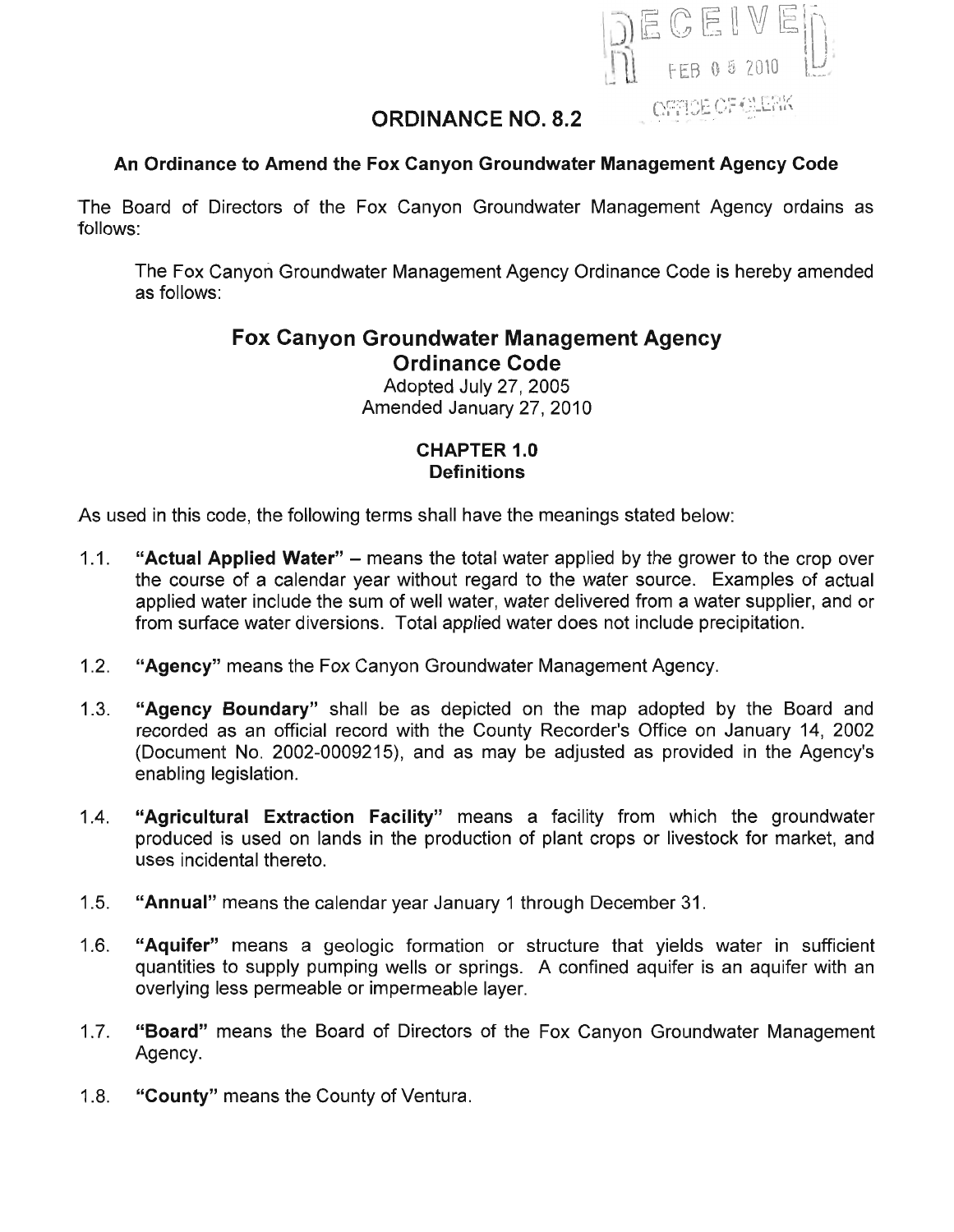- 1.9. **"Developed Acreage"** means that portion of a parcel within the Agency Boundary that is receiving water for reasonable and beneficial agricultural, domestic or municipal and industrial (M & I) use.
- 1.10. **"East Las Posas Basin"** That part of the former North Las Posas Basin that is east of the subsurface anomaly described by significant changes in groundwater levels, as described in the Groundwater Management Plan and located for record purposes on maps as provided in Section 1.20.
- 1.11. **"Excess Extraction"** means those extractions in excess of an operator's extraction allocation or adjusted extraction allocation.
- 1.12. **"Executive Officer"** means the individual appointed by the Board to administer Agency functions, or his/her designee.
- 1.13. **"Exempt Well Operators"** means all well operators operating extraction facilities supplying a single family dwelling on one acre or less, with no income producing operations and those operators granted an exemption by the Board.
- 1.14. **"Expansion Area"** means that portion of land beyond the outer limits of the Agency Boundary in the West, East, and South Las Posas Basins that lies between the Agency Boundary and the crest of the hill or 1.5 miles beyond the Agency Boundary as defined by Map Number Two, entitled Fox Canyon Outcrop, Las Posas Basin, 1995.
- 1.15. **"Extraction"** means the act of obtaining groundwater by pumping or other controlled means.
- 1.16. **"Extraction Allocation"** means the amount of groundwater that may be obtained from an extraction facility during a given calendar year, before a surcharge is imposed.
- 1.17. **"Extraction Facility"** means any device or method (e.g. water well) for extraction of groundwater within a groundwater basin or aquifer.
- 1.18. **"Foreign Water"** means water imported to the County through the State Water Project facilities or other newly available water as approved by the Board, such as recycled water that would otherwise be lost to the Ocean.
- 1.19. **"Groundwater"** means water beneath the surface of the earth within the zone below the water table in which the soil is completely saturated with water.
- 1.20. **"Groundwater Basin"** means a geologically and hydrologically defined area containing one or more aquifers, which store and transmit water yielding significant quantities of water to wells. For the purposes of this Ordinance Code, groundwater basins that of which either all or a portion or portions thereof are located within the Agency Boundary include, but are not limited to the Oxnard Plain Forebay Basin, Oxnard Plain Pressure Basin, Pleasant Valley Basin, East Las Posas Basin, West Las Posas Basin, South Las Posas Basin and the Arroyo Santa Rosa Basin, as described in the Groundwater Management Plan. The boundaries of these basins are shown on maps that shall be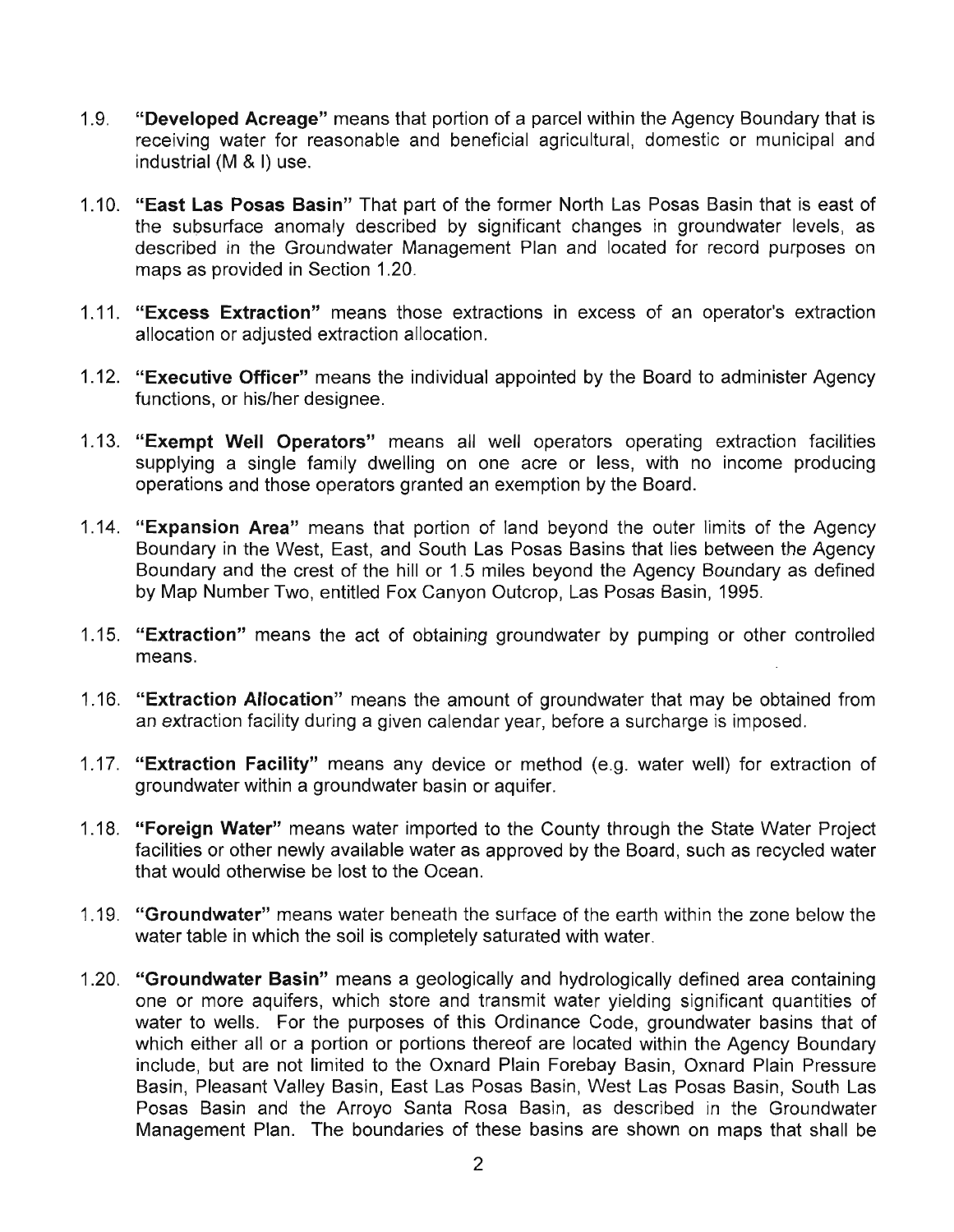adopted by a Resolution. Groundwater basin boundaries may be modified by a Resolution.

- 1.21. "Groundwater Management Plan" means the 2007 Update to the Fox Canyon Groundwater Management Plan or Board-adopted updates to this plan.
- 1.22. "Historical Extraction" means the average annual groundwater extraction based on the five (5) calendar years of reported extractions from 1985 through 1989 within the Agency Boundary. This average will be expressed in acre-feet per year. All historical extraction allocations became effective on January 1, 1991.
- 1.23. "Inactive Well" An inactive well is a well that conforms to the County Water Well Ordinance requirements for an active well, but is being held in an idle status in case of future need. Idle status means the well is pumped no more than 8 hours during any 12 month period. Inactive wells are not required to have a flowmeter. Pumping to maintain status as an active well under the County Water Well Ordinance shall not exceed 8 hours in a 12 month period, shall be for beneficial use, and shall be estimated and reported to the Agency. Prior to removing a well from idle status, the operator shall install a flowmeter in accordance with the requirements in Chapter 3 of the Ordinance Code.
- 1.24. "Injection/Storage Program" means any device or method for injection/storage of water into a groundwater basin or aquifer within the Agency Boundary, including a program to supply foreign water in lieu of pumping.
- 1.25. "Las Posas Outcrop" or "Outcrop" means the area of Lower Aquifer System surface exposure as defined by Map Number One, Fox Canyon Outcrop, Las Posas Basin, 1982.
- 1.26. "May" as used in this Ordinance Code, permits action but does not require it.
- 1.27. "Metering Equipment", "Flowmeter", or "Meter" means a manufactured instrument for accurately measuring and recording the flow of water in a pipeline.
- 1.28. "Municipal and Industrial (M & I) Provider" means person who provides water for domestic, industrial, commercial, or fire protection purposes within the Agency Boundary.
- 1.29. "Municipal and Industrial (M & I) Operator" An owner or operator that supplied groundwater for M & I use during the historical allocation period and did not supply a significant amount of agricultural irrigation during the historical period."
- 1.30. "Municipal and Industrial (M & I) User" means a person or other entity that used or uses water for any purpose other than agricultural irrigation.
- 1.31 "Municipal and Industrial (M & I) Use" means any use other than agricultural irrigation.
- 1.32. "Non-Operating Flowmeter" A non-operating flowmeter includes a flowmeter that is out of calibration by plus or minus 5%, and/or a flowmeter that has not been calibrated within the meter calibration schedule adopted by the Board.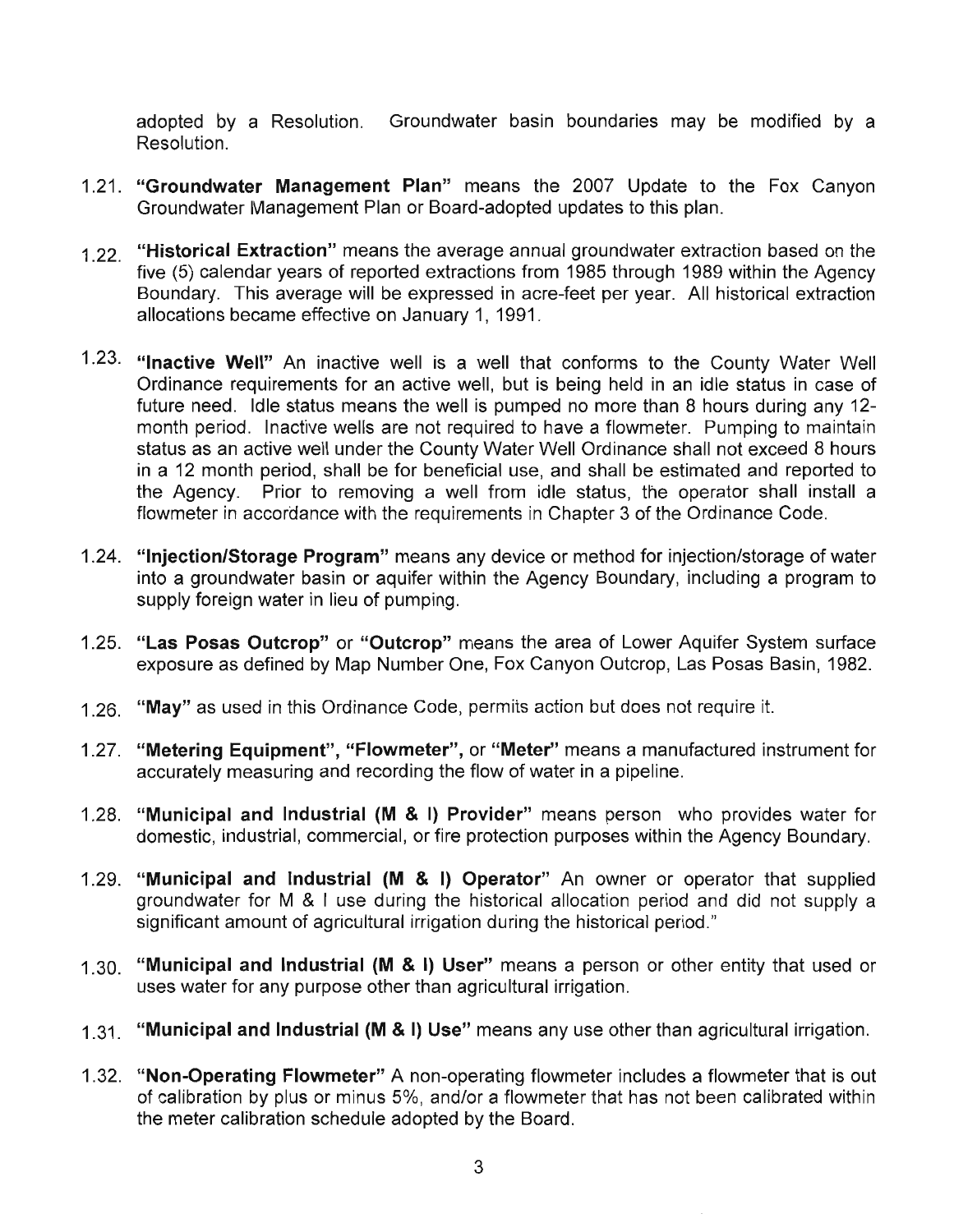- 1.33. **"Operator"** means a person who operates a groundwater extraction facility. In the event the Agency is unable to determine who operates a particular extraction facility, then "operator" shall mean the person to whom the extraction facility is assessed by the County Assessor, or, if not separately assessed, the person who owns the land upon which the extraction facility is located.
- 1.34. **"Ordinance Code"** means the Fox Canyon Groundwater Management Agency Ordinance Code.
- 1.35. **"Overdraft"** means the condition of a groundwater basin or aquifer where the average annual amount of water extracted exceeds the average annual supply of water to a basin or aquifer.
- 1.36. **"Owner"** means a person who owns a groundwater extraction facility. Ownership shall be determined by reference to whom the extraction facility is assessed by the County Assessor, or if not separately assessed, the person who owns the land upon which the extraction facility is located.
- 1.37. **"Perched" or "Semi-Perched Aquifer"** means the shallow, unconfined aquifer that overlies the Oxnard Aquifer in Sealing Zone III, as described in the California Department of Water Resources Bulletin No. 74-9.
- 1.38. **"Person"** includes any state or local governmental agency, private corporation, firm, partnership, individual, group of individuals, or, to the extent authorized by law, any federal agency.
- 1.39. **"Recharge"** means natural or artificial replenishment of groundwater in storage by percolation or injection of one or more sources of water.
- 1.40. **"Resolution"** means a formal statement of a decision adopted by the Board.
- 1.41. **"Safe Yield"** means the condition of groundwater basin when the total average annual groundwater extractions are equal to or less than total average annual groundwater recharge, either naturally or artificially.
- 1.42. **"Section"** as used in this Ordinance Code, is a numbered paragraph of a chapter.
- 1.43. **"Semi-Annual Groundwater Extraction Statement"** is a form filed by each operator containing the information required by Section 2.2 and 2.3.1 and shall cover the periods from January 1 to June 30 and from July 1 to December 31 annually.
- 1.44. **"Shall"** as used in this Ordinance Code, is an imperative requirement.
- 1.45. **"West Las Posas Basin"** is that part of the former North Las Posas Basin that is west of the subsurface anomaly described by significant changes in groundwater levels, as described in the Groundwater Management Plan and located for record purposes on maps as provided in Section 1.20.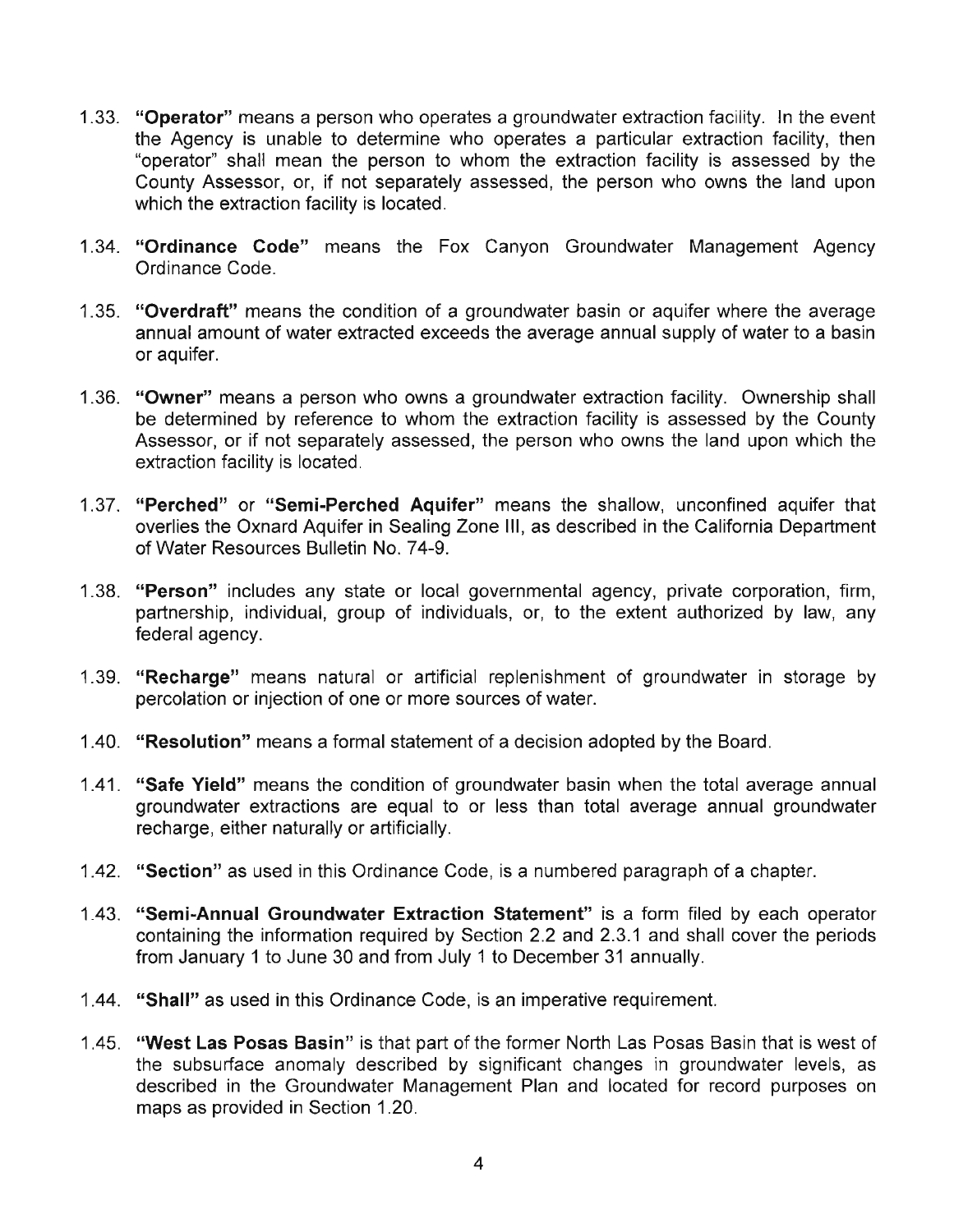### CHAPTER 2.0 Registration of Wells and Levying of Charges

### 2.1. Registration of Wells

- 2.1.1. Agency Water Well Permit Requirement (No-Fee Permit) All new extraction facilities constructed within the Agency Boundary shall obtain a no-fee permit from the Agency prior to the issuance of a well permit by the County.
- 2.1.2. Registration Requirement  $-$  All groundwater extraction facilities within the boundaries of the Agency shall be registered with the Agency within 30 days of the completion of drilling activities or within 30 days after notice is given to the operator of such facility. No extraction facility may be operated or otherwise utilized so as to extract groundwater within the Agency Boundary unless that facility is registered with the Agency, metered and permitted, if required, and all extractions reported to the Agency as required. The operator of an extraction facility shall register his extraction facility and provide in full, the information required to complete the form provided by the Agency that includes the following:
- 2.1.2.1. Name and address of the operator(s).

2.1.2.2. Name and address of the owner(s) of the land upon which the extraction facility is located.

2.1.2.3. A description of the equipment associated with the extraction facility.

2.1.2.4. Location, parcel number and state well number of the water extraction facility.

- 2.2. Change in Owner or Operator The name of the owner of each extraction facility, the parcel number on which the well is located along with the names of all operators for each extraction facility shall be reported to the Agency within 30 days upon any change of ownership or operators, together with such other information required by the Executive Officer.
- 2.3. Reporting Extractions The method for computing extractions shall be as specified by Chapter 3. The Agency shall send a "Semi-Annual Groundwater Extraction Statement" form to each well owner on or about the first week of January and the first week of July each year. Each operator of a registered extraction facility shall enter the necessary information and return the "Semi-Annual Groundwater Extraction Statement" covering all wells they operate on or before the due date. Statements are due on or before February 1st or August 1st annually or thirty days after the date of the letter requesting submittal of the Semi-Annual Statement for the given period. Statements shall contain the following information on forms provided by the Agency:
	- 2.3.1. The information required under Section 2.1.2 above.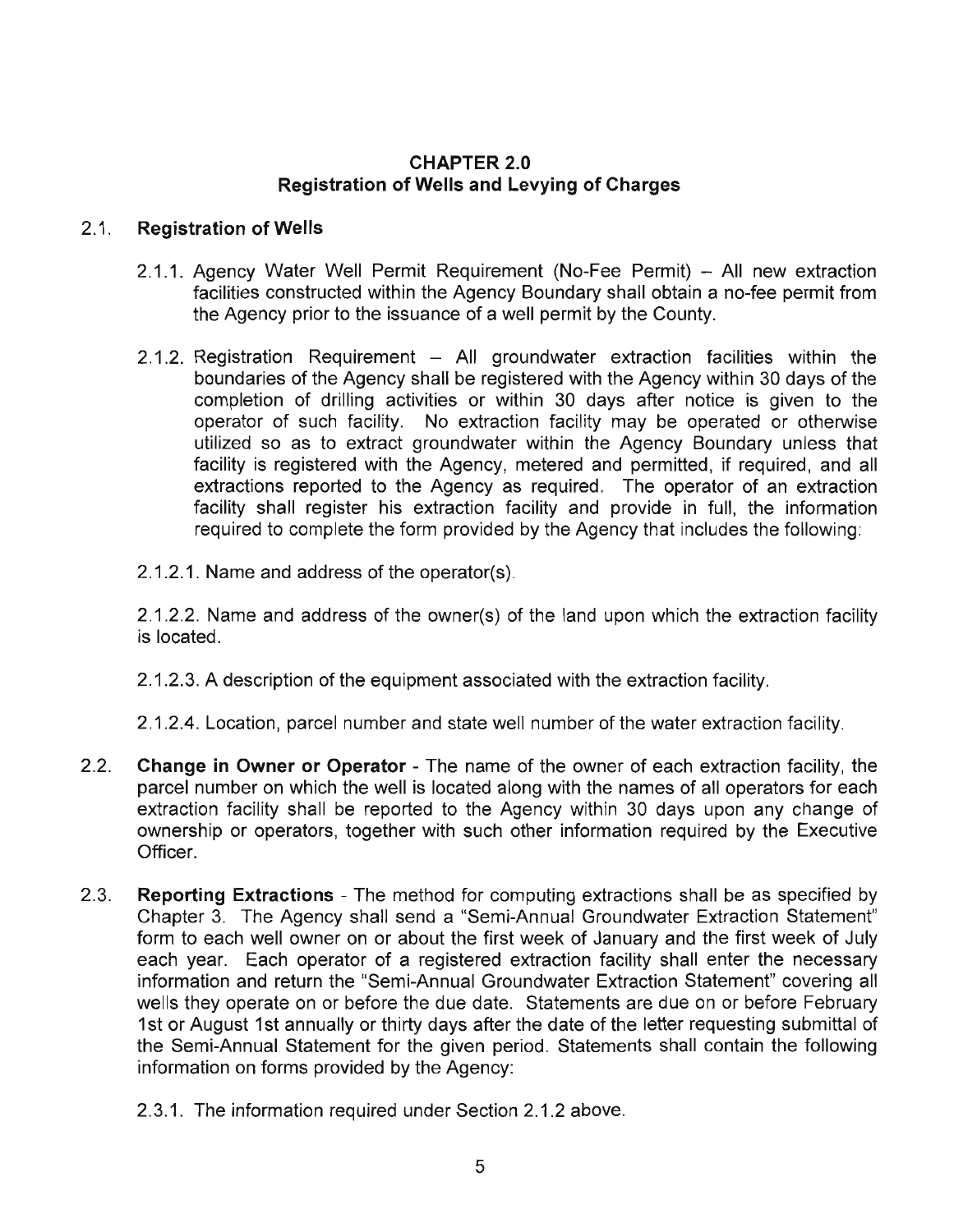- 2.3.2. The method of measuring or computing groundwater extractions.
- 2.3.3. The crop types or other uses and the acreage served by the extraction facility.
- 2.3.4. Total extractions from each extraction facility in acre-feet for the proceeding six (6) month period.

### 2.4. **Groundwater Extraction Charges**

- 2.4.1. All persons operating groundwater extraction facilities shall pay a groundwater extraction charge for all groundwater extracted after July 1, 1993, in the amount as established by Resolution. Payments are due semi-annually, and shall accompany the statement required pursuant to Section 2.3.
- 2.4.2. Payments are due forty-five (45) days after the billing date, and payments not received or postmarked by such date due shall be charged interest from and after such date due until payment thereof at the rate of 1.5 percent per month, or part of month that the charge remains unpaid. Late Penalty. The operator shall pay a late penalty for any extraction charge not satisfied by the due and payable date. The late penalty shall be  $1\frac{1}{2}$  percent per month, or any portion thereof, of the amount of the unsatisfied extraction charge. The late penalty shall not exceed 100% of the original charge, provided the penalty is paid within 60 days of the due date. If the fee is not paid within the 60 days, the penalty will continue to accrue at 1.5 percent per month with a final maximum of 200% of the original penalty due.
- 2.4.3. Owners of extraction facilities are ultimately responsible for payment of pumping charges and penalties should an operator not pay. Consequently, owners are charged with providing for this liability in agreements entered into with well operators and water users.
- 2.5. **Collection of Delinquent Extraction Charges and Late Penalties**  The Board may order that any given extraction charge and/or late penalty shall be a personal obligation of the operator or shall be an assessment against the property on which the extraction facility is located. Such assessment constitutes a lien upon the property, which lien attaches upon recordation in the office of the County Recorder. The assessment may be collected at the same time and in the same manner as ordinary ad valorem taxes are collected, and shall be subject to the same penalties and the same procedure and sale, in case of delinquency as provided for such taxes. All laws applicable to the levy, collection and enforcement of ad valorem taxes shall be applicable to such assessment, except that if any real property to which such lien would attach has been transferred or conveyed to a bona fide purchaser for value, or if a lien of a bona fide encumbrance for value has been created and attaches thereon, prior to the date on which the first installment of such taxes would become delinquent, then the lien which would otherwise be imposed by this section shall not attach to such real property and an assessment relating to such property shall be transferred to the unsecured roll for collection.
- 2.6. **Use of Extraction Charges and Late Penalties**  Revenues generated from extraction charges and late penalties shall be used exclusively for authorized Agency purposes,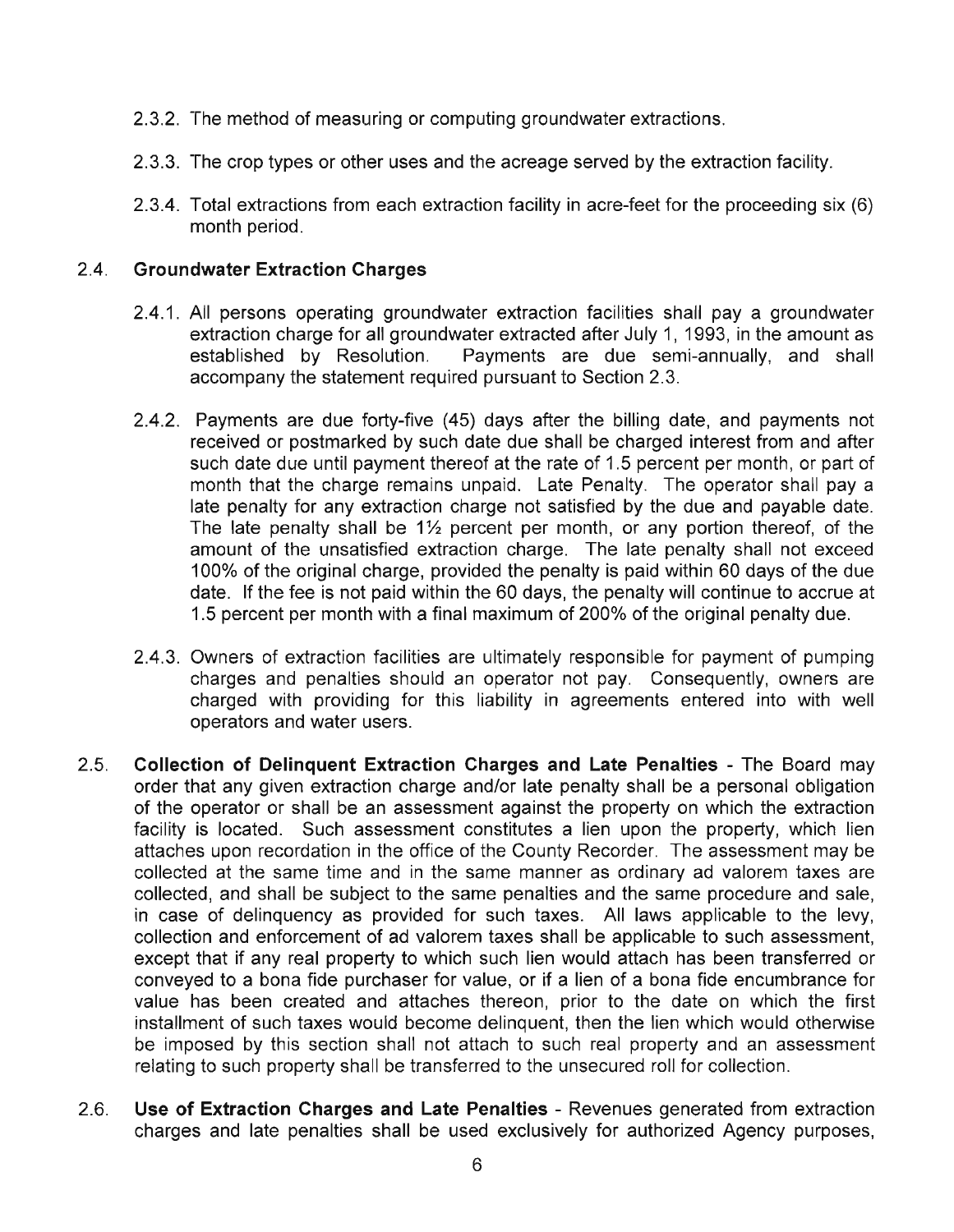including financial assistance to support Board approved water supply, conservation, monitoring programs and water reclamation projects that demonstrate significant reductions in overdraft.

### **CHAPTER 3.0**

### **Installation and Use of Metering Equipment for Groundwater Extraction Facilities**

#### 3.1. **Installation and Use of Metering Equipment**

- 3.1.1. Installation Requirement Prior to extracting groundwater, the operator of a [well] shall install metering equipment. Meters are not required on inactive wells as defined in this Ordinance Code, nor are meters required for extraction facilities supplying a single family dwelling on one acre or less, with no income producing operations. If more than one operator uses the same extraction facility, meters shall be installed to record the water use of each operator. Well operators were required to install metering equipment on wells by July 1, 1994.
- 3.1.2. Back-up Metering Equipment Water meters occasionally fail, losing periods of record before the disabled or inaccurate meter is either replaced or repaired. Well operators shall be prepared to provide another acceptable method of computing extractions during these periods of meter failure to avoid the loss of record on wells that require metering under this Ordinance Code.
- 3.1.3. Back-up Methods It is the operator's responsibility to maintain the flowmeter. Any allowable or acceptable method for backup metering will be specified in a separate Resolution, and may be changed as technology improves or changes.
- 3.1.4. Special Cases If special circumstances exist where specified back-up procedures cannot be used or are impracticable to use, the operator shall request the Executive Officer's approval of another alternative back-up procedure.
- 3.1.5. Meter Readings Functional meters shall be read and the readings reported semiannually on the extraction statements required under Section 2.3 above.
- 3.1.6. Inspection of Metering Equipment The Agency may inspect metering equipment installations for compliance with this Ordinance Code at any reasonable time.
- 3.2. **Meter Testing and Calibration**  All water flowmeters shall be tested for accuracy at a frequency interval determined by the Board to meet specific measurement standards. Calibration methods and procedures approved by the Board shall be detailed in an adopted Resolution.
- 3.3. **Altering Metering Equipment**  Any person who alters, removes, resets, adjusts, manipulates, obstructs or in any manner interferes or tampers with any metering equipment affixed to any groundwater extraction facility required by this Ordinance Code, resulting in said metering equipment to improperly or inaccurately measure and record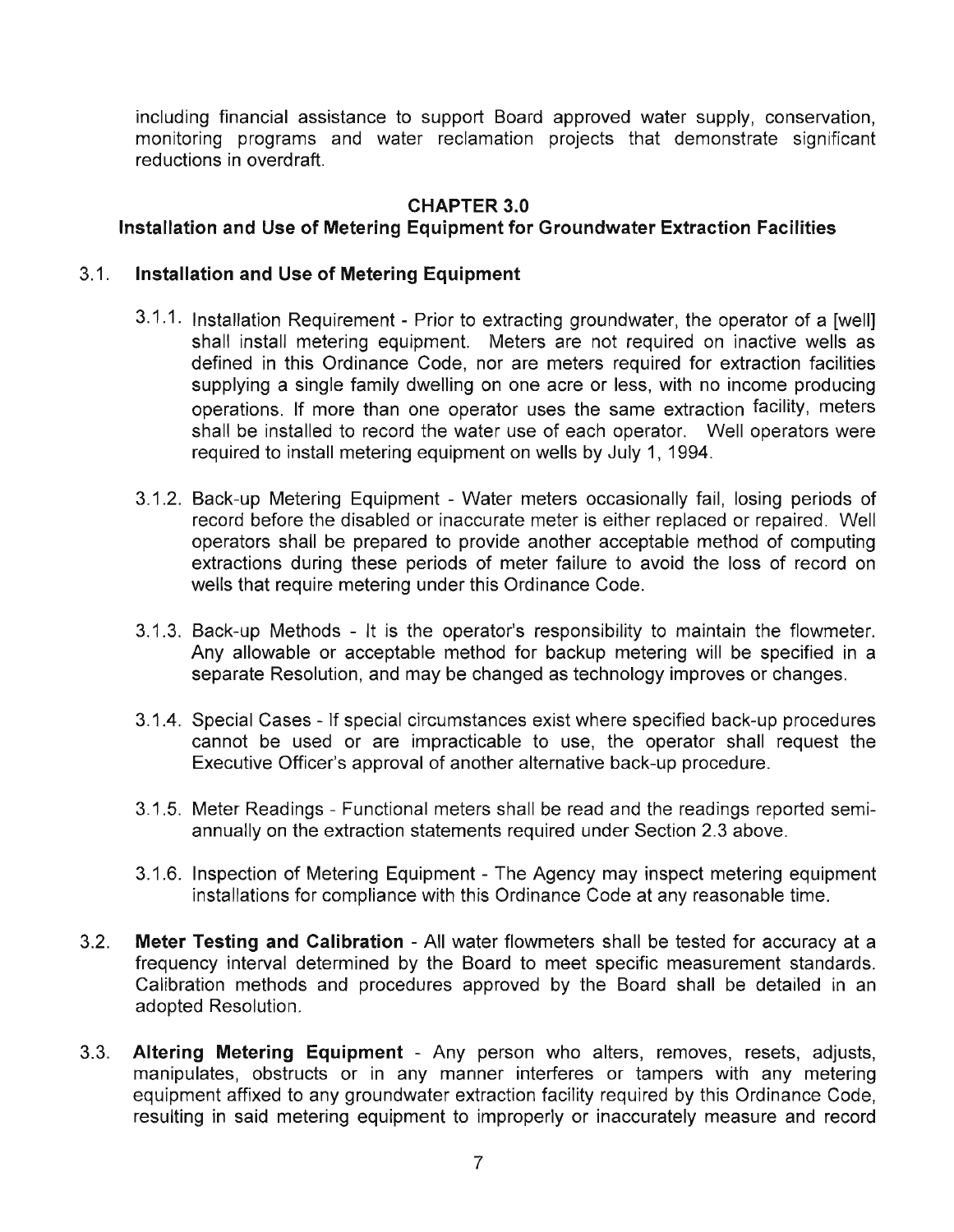groundwater extractions, is guilty of an intentional violation of this Ordinance Code, and will be subject to any and all penalties as described in Chapter 8.

- 3.4. **Costs of Testing and Calibration**  All costs incurred with flowmeter testing or calibration shall be the personal obligation of the well owner. Non-compliance with any provision of the meter calibration requirements will subject the owner to financial penalties and/or liens as described below or in Chapter 8 of the Ordinance Code.
- 3.5. **Fees and Enforcement**  If any water production facility within the Agency's boundaries is used to produce water without a flowmeter, or with a non-operating flowmeter, the Agency shall assess a Non-Metered Water Use Fee against the water production facility owner. The Non-Metered Water Use Fee shall be assessed during each Meter Report period until the first full Meter Report period after the Agency meter is installed. The amount of the fee shall be calculated as follows:
	- 3.5.1 Groundwater extraction facilities The fee shall be equal to double the current groundwater extraction charge for all estimated water used. Estimates of water used shall be calculated by the Agency staff using best available information about site use and conditions. Any delinquent extraction charge obligations shall also be charged interest at the rate of 1.5 percent per month on any unpaid balances.
- 3.6. Upon violation of any meter provision, the Agency may, as allowed by law, petition the Superior Court of the County for a temporary restraining order or preliminary or permanent injunction prohibiting the well owner from operating the facility or for such other injunctive relief as may be appropriate.

#### **CHAPTER 4.0 Protection of the Las Posas Basins**

#### 4.1. **This chapter has the following purpose and intent:**

- 4.1.1. To eliminate overdraft from the aquifer systems within the boundary of the East and West Las Posas basins and bring these basins to a "safe yield" condition by the year 2010.
- 4.1.2. To protect the Las Posas outcrop as a source of groundwater recharge into the East and West Las Posas basins.
- 4.1.3. To prevent groundwater quality degradation of the East and West Las Posas basins by influence from the Expansion area.
- 4.1.4. This Ordinance Code is only one means by which these goals will be met.

### 4.2. **Anti-degradation and Extraction Prohibition**

4.2.1. Extraction Facility Permits.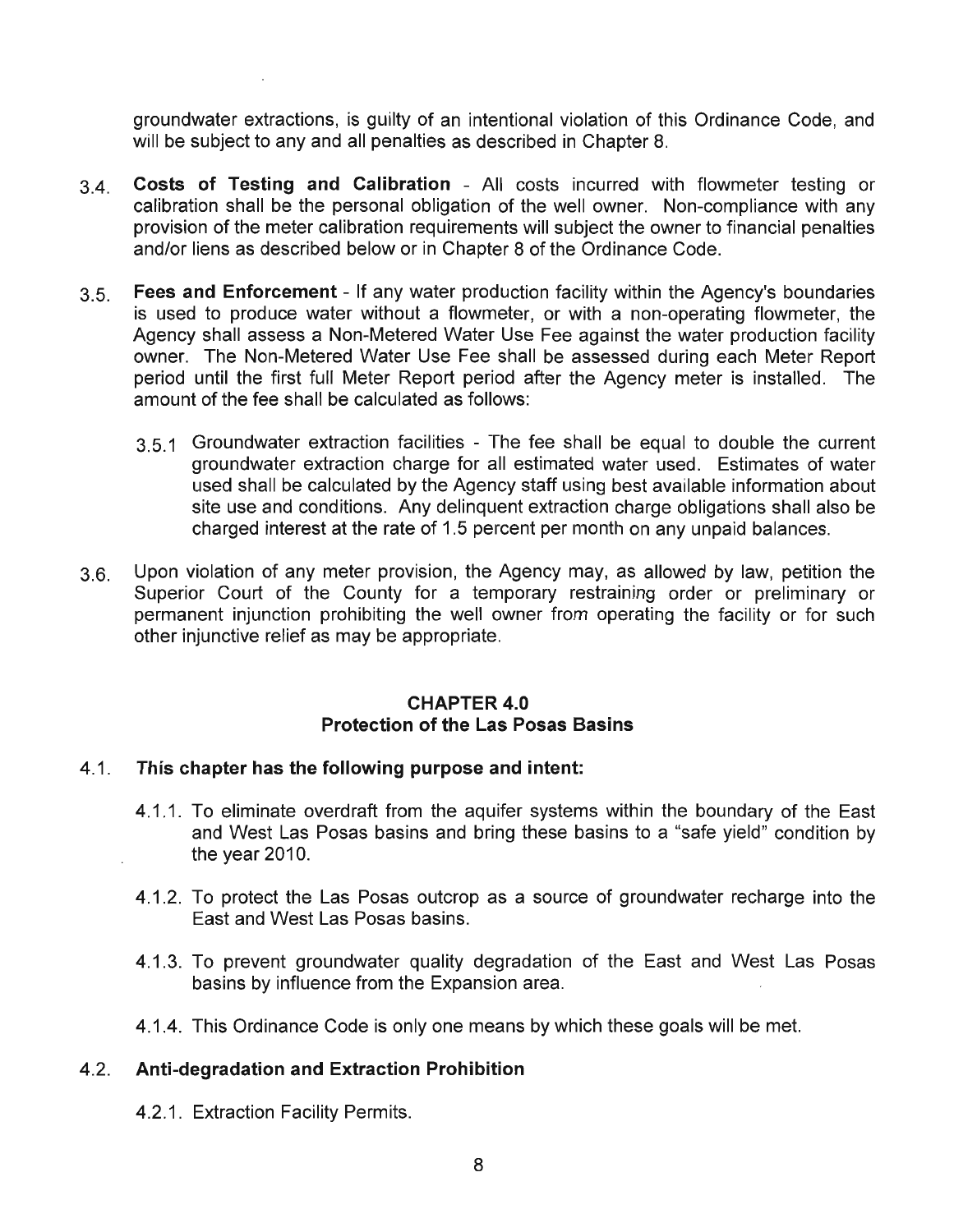- 4.2.1.1. Permit Required Prior to: (a) initiating any new or increased use of groundwater in the Expansion area, obtained from any source within the Agency including the Expansion area; or (b) constructing a new or replacement extraction facility in the East or West Las Posas basins, or the Expansion area, a permit must be obtained from the Agency as provided in this Chapter. For the purpose of this Chapter, a new or increased use is that which did not exist or occur before June 30, 1988.
- 4.2.1.2. Permit Application Application shall be made to the Agency on the approved County Water Well Ordinance form available from the County Public Works Agency and shall include all information required by the County Well Ordinance and the following:
- 4.2.1.2.1. Location of each water well to be used, along with the associated state well number.
	- 4.2.1.2.2. Location(s) of groundwater use, including acreage accurately plotted on copy of the County Assessor's Parcel Map.
	- 4.2.1 .2.3. The proposed crop type(s) or Municipal and Industrial use(s) at each location.
	- 4.2.1.2.4. A brief description of the type of irrigation or distribution system and metering equipment to be used.
	- 4.2.1.2.5. The estimated average annual quantity of water use proposed for each location of use.
	- 4.2.1.2.6. An identification of the source of historical allocation to supply the proposed water use by the well.
	- 4.2.1.2.7. An analysis of the potential impacts on the water balance in the Las Posas Basins resulting from the proposed use(s).
- 4.2.1 .3. Findings A permit may only be granted if the Executive Officer finds that the proposed groundwater use will result in no net detriment to the East or West Las Posas Basins by determining that:
	- 4.2.1.3.1. The Las Posas outcrop is not exposed to potential degradation of water quality of any type, and
	- 4.2.1.3.2. Recharge to the East and West Las Posas Basins from the Las Posas outcrop is not diminished, and
	- 4.2.1.3.3. Neither baseline nor efficiency allocation will be used, directly or indirectly, to support groundwater use on the Expansion Area, and (an example of indirect use is using efficiency to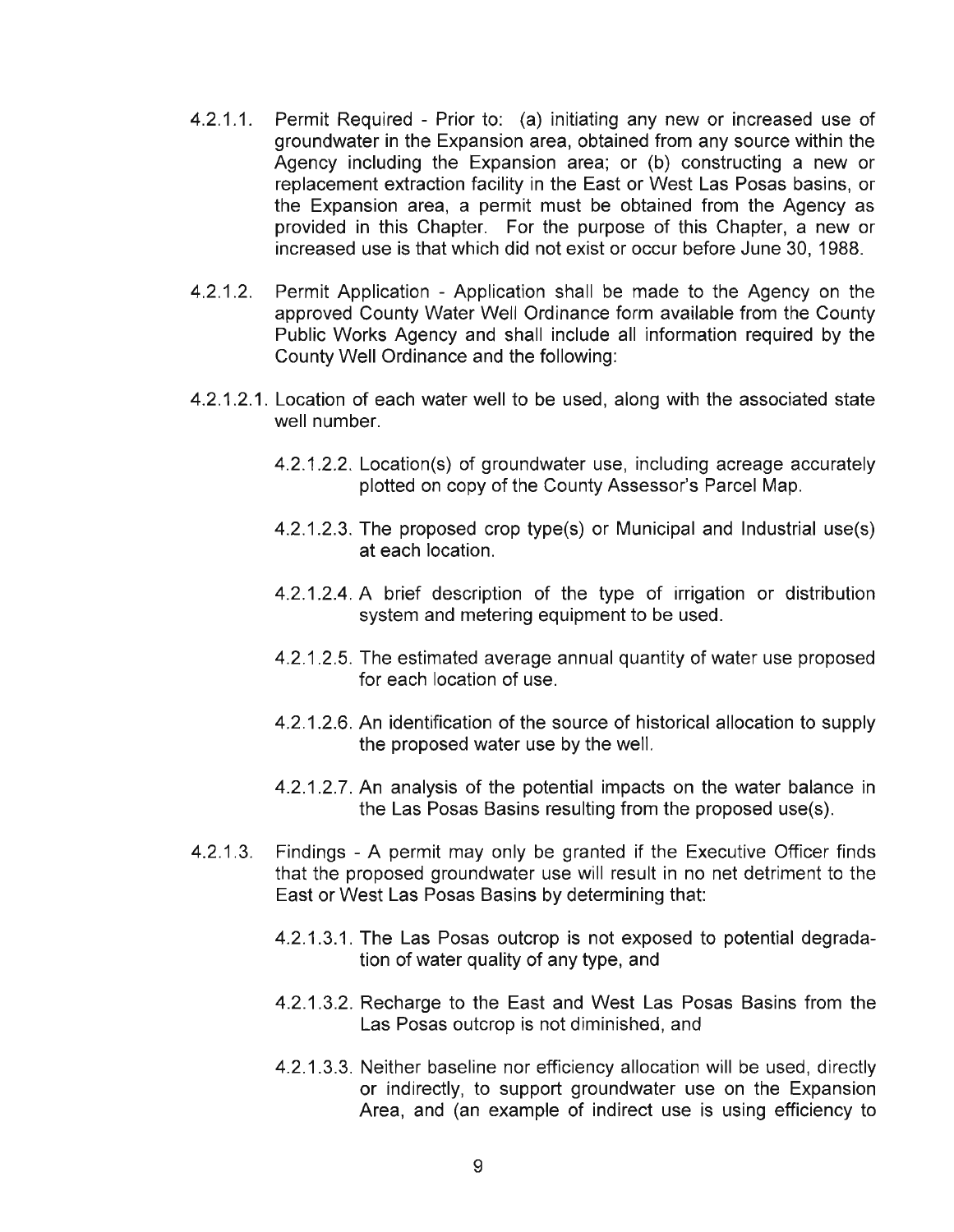supply a demand inside the Agency and using the replaced historical allocation on the outcrop)

- 4.2.1.3.4. No increased or new uses of groundwater from inside the Agency Boundary will be applied on any area outside the Expansion area (or outside the East or West Las Posas boundary).
- 4.2.1.4. Permit Conditions. The Executive Officer may include in the permit granted, any conditions consistent with the purpose of this Chapter, including:
	- 4.2.1.4.1. Any proposed agricultural use shall include the installation of irrigation systems that employ irrigation best management practices consistent with then current industry standards.
	- 4.2.1.4.2. Any proposed municipal or industrial use shall include the installation of systems that employ municipal and industrial best management practices consistent with the then current industry standards.
	- 4.2.1.4.3. A permit term, not to exceed 10 years from the date of issuance.
	- 4.2.1.4.4. Mitigation, monitoring, and periodic reporting, as may be appropriate given the proposed use.
- 4.2.2. Permit Renewal Permits may be renewed pursuant to the requirements of Section 4.2.1.
- 4.3. **Registration of Existing Uses**  The owners of groundwater wells located within the East or West Las Posas basins shall register their wells with the Agency no later than January 1, 2006, through the following procedure:
	- 4.3.1. Registration Form The Agency shall make available a registration form which shall be completed, and filed with the Agency for each well, which shall include the following:
		- 4.3.1.1. Location(s) of all water well(s), along with the associated state well number(s) including offsite well(s) serving the proposed use. Information concerning wells shall also include any other use for the water well.
		- 4.3.1.2. Location(s) of groundwater use for the well including acreage accurately plotted on a copy of the County Assessor's Parcel Map.
		- 4.3.1.3. The proposed crop type(s) or Municipal and Industrial use(s) at each location.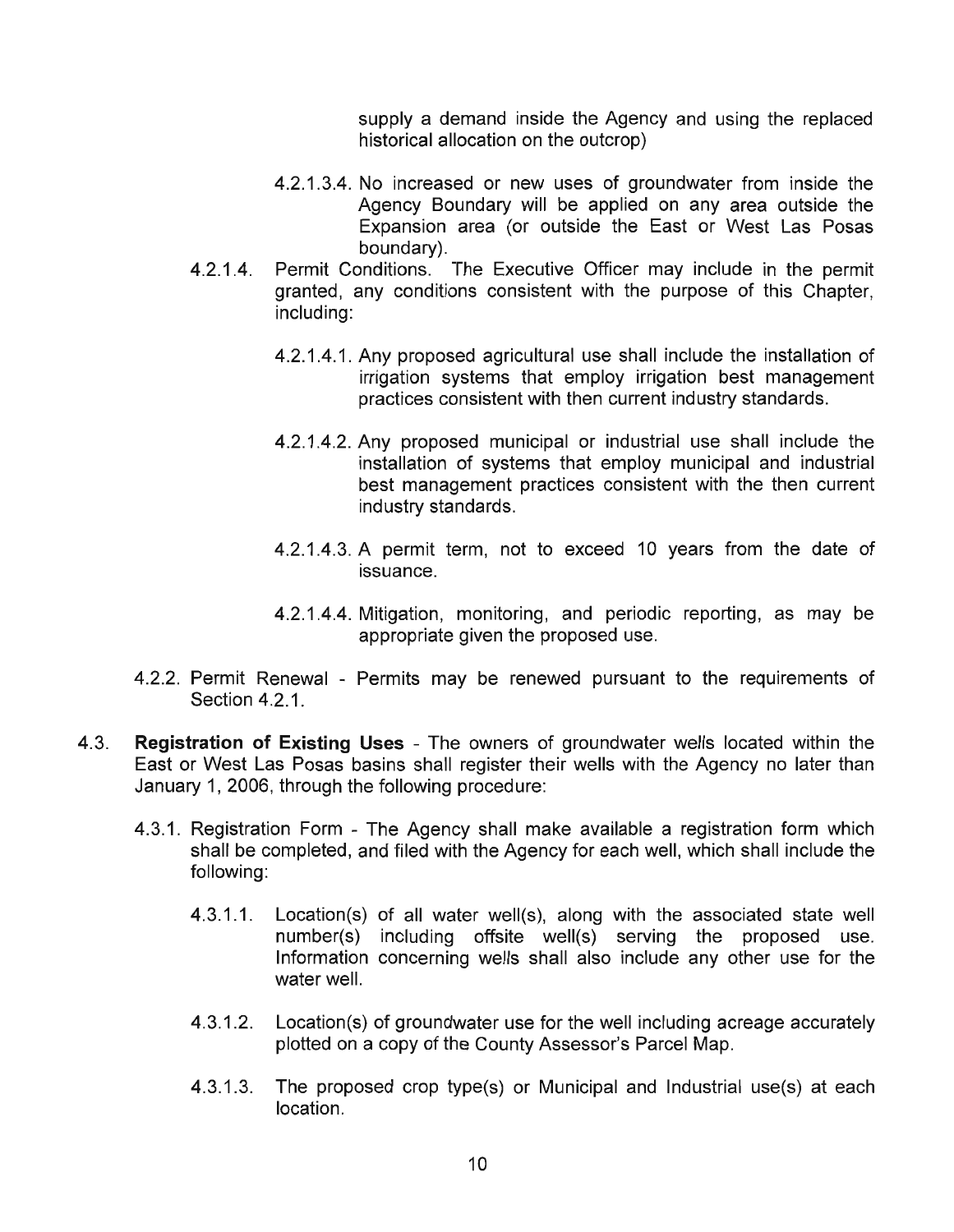- 4.3.1.4. A brief description of the type of irrigation or distribution system and metering equipment in use.
- 4.3.1 .5. The estimated average annual quantity of water use at each location and for each well.
- 4.4. **Monitoring**  The Agency shall monitor compliance with this Chapter by reviewing County well permit applications and reported groundwater extractions and by conducting field surveys as may be necessary.
- 4.5 **Unreasonable Uses**  The Agency may commence and prosecute legal actions to enjoin unreasonable uses or methods of use of water within or without the Agency Boundary to the extent those uses or methods of use adversely affect the groundwater supply within the Agency Boundary.

#### **CHAPTER 5.0 Reduction of Groundwater Extractions**

5.1. **Purpose** - The purpose of this Chapter is to eliminate overdraft from the aquifer systems within the boundaries of the Agency and bring the groundwater basins to safe yield by the year 2010. It is not the purpose of this Chapter to determine or allocate water right entitlements, including those, which may be asserted pursuant to California Water Code sections 1005.1, 1005.2 or 1005.4.

## 5.2. **Extraction Allocations**

- 5.2.1. General Limitations
	- 5.2.1 .1. The Executive Officer shall establish an operator's extraction allocation for each extraction facility located within the Agency Boundary. The extraction allocation shall be the historical extraction as reported to the United Water Conservation District and/or to the Agency pursuant to Chapter 2 (or its successor), reduced as provided by Section 5.4, or as otherwise provided for in Section 5.6 of this Ordinance Code. An alternative allocation, either baseline or efficiency, may also be approved as explained in Sections 5.6.1 .1 and 5.6.1.2. All extraction facilities have an allocation of zero unless the Executive Officer determines otherwise. The operator may determine whether the annual allocation used shall be either a combination of baseline and historical allocation, or based on an efficiency allocation. All wells used by an operator in any given basin shall be operated on either a combination of historical and baseline or an efficiency allocation except water purveyors as approved by the Executive Officer. As explained by Section 5.6.1.2, an efficiency allocation may not be combined with either a baseline or a historical allocation. Extraction allocations may be adjusted or transferred only as provided in Section 5.3.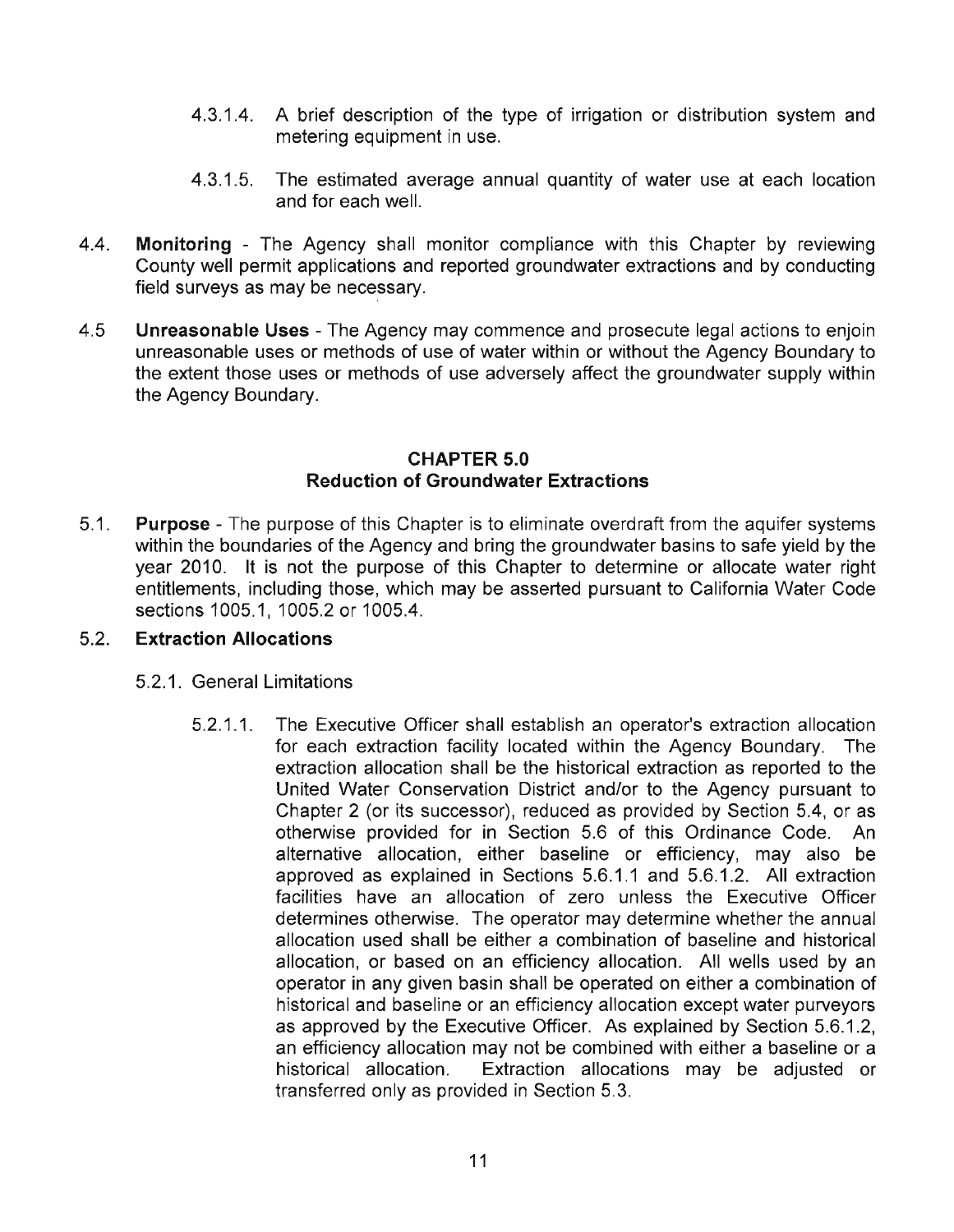- 5.2.1.2. Regardless of allocation, the total water use for agricultural purposes must be at least 60 percent efficient as determined by the formula described in Section 5.6.1.2.4. This 60 percent irrigation efficiency is totally unrelated to the 80 percent efficiency described in Section 5.6.1.2, "Annual Efficiency Extraction Allocation".
- 5.2.1.3. Where an operator operates more than one extraction facility in the same basin, the extraction allocations for the individual facilities may be combined.
- 5.2.1.4. Where there is more than one operator for any agricultural extraction facility, each operator shall be entitled to a pro rata share of the facility's historical allocation based on either usage or acreage irrigated during the historical extraction period. Such pro rata shares shall be determined by the owner of the extraction facility, and this determination shall be subject to the approval of the Executive Officer.
- 5.2.1.5. When an operator is no longer entitled to use an extraction facility, that operator is no longer entitled to any portion of the extraction allocation attributed to that extraction facility.
- 5.2.1.6. A historical allocation is assigned to an extraction facility and a baseline allocation is assigned to the land, both may be used, but neither is owned by the operator.
- 5.2.1.7. Where there is a sale or transfer of a part of the acreage served by any extraction facility, the extraction allocation for that facility shall be equitably apportioned between the real property retained and the real property transferred by the owner of the extraction facility, This apportionment shall be approved by the Executive Officer who may modify the apportionment to assure equity.
- 5.2.1.8. The name of the owner of each extraction facility, the parcel number on which the well is located along with the names of all operators for each extraction facility shall be reported to the Agency with each semi-annual statement and within 30 days of any change of ownership or operators, together with such other information required by the Executive Officer.
- 5.2.1.9. The Executive Officer may, on written request from a land owner or well operator, waive allocation requirements for the extraction of groundwater from the Perched or Semi-perched aquifer of Sealing Zone **III** when the pumping of that groundwater is specifically for the purpose of lowering the water table to reduce the high water table threat to property, including the root zone of crops, or for dewatering construction sites. The Executive Officer shall require that the groundwater extraction facility used for this purpose be perforated only in the Perched or Semi-perched zone, and shall also require the landowner and/or the operator to protect the Agency from damage potentially caused by transferring water to another location.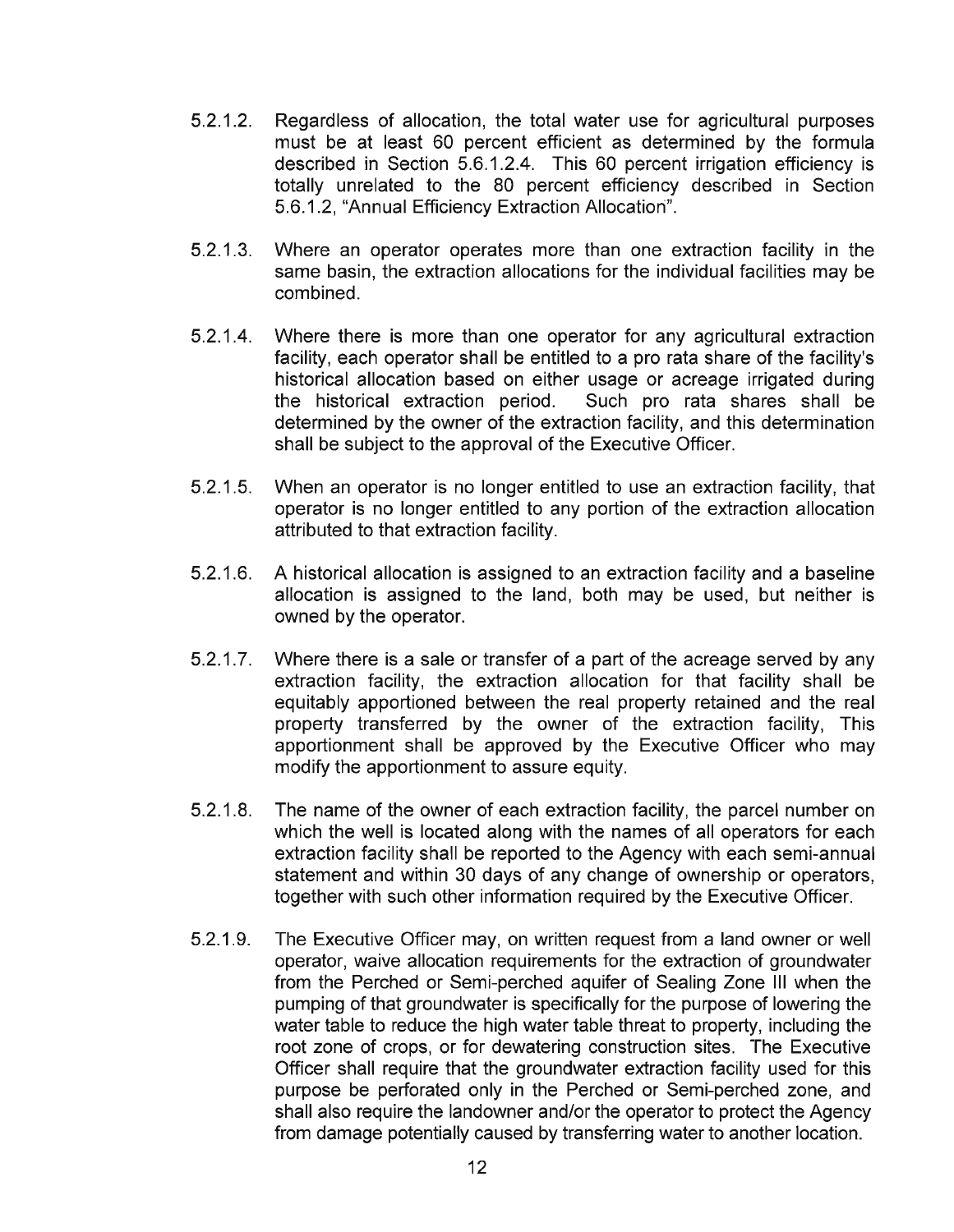- 5.2.2. General Limitations: Special Board Approval Requirements Notwithstanding any other provisions of this Ordinance Code, the following uses of water resources associated with the aquifers within the Agency may only be undertaken with prior Board approval of and subject to the conditions and restrictions established by the Board.
	- 5.2.2.1. Direct or indirect export of groundwater extracted from within the Agency Boundary for use outside the Agency Boundary.
	- 5.2.2.2. The direct or indirect use of surface water or Foreign Water from within the Agency outside the Agency in a manner that may adversely affect the groundwater supply within the Agency.
	- 5.2.2.3. Application to the Board To obtain the approval of the Board for any use provided in Sections 5.2.2.1 and 5.2.2.2, application shall be made to the Agency describing the details of the proposed use, including all the following information:
		- 5.2.2.3.1. The location of each water well to be used, along with the associated state well number, and/or the location of each surface diversion and a description of the associated water right.
		- 5.2.2.3.2. Location(s) of groundwater use, including acreage, accurately plotted on copy of the County Assessor's Parcel Map.
		- 5.2.2.3.3. The proposed crop type(s) or Municipal and Industrial use(s) at each location.
		- 5.2.2.3.4. A brief description of the type of irrigation or distribution system and metering equipment to be used.
		- 5.2.2.3.5. The estimated average annual quantity of water use proposed for each location of use.
		- 5.2.2.3.6. An identification of the source of historical allocation, if any, to supply the proposed water use by the well.
		- 5.2.2.3.7. An analysis of the potential impacts on the water balance in any Basin or Subbasin within the Agency Boundaries resulting from the proposed use(s).
	- 5.2.2.4. Findings The Board may approve the proposed use if, after a public hearing, it finds that the proposed use will result in no net detriment to the Basin, or any subbasin, or aquifer associated with the use, by determining that: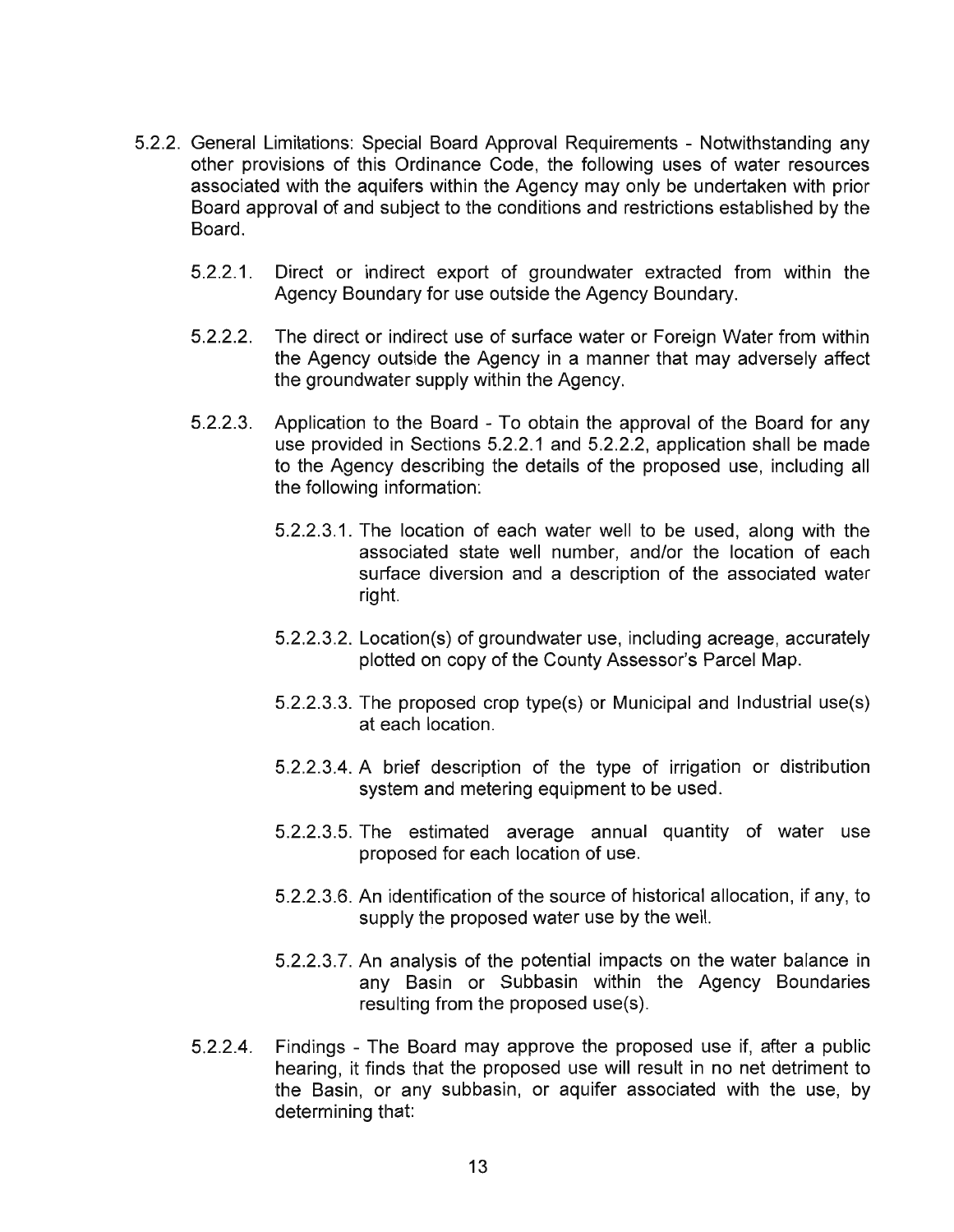- 5.2.2.4.1. The proposed use does not result in the material degradation of water quality of any type, or
- 5.2.2.4.2. Recharge to any aquifer within the Agency is not materially diminished.
- 5.2.2.4.3. In granting approval to projects subject to this subsection, the Board may impose any conditions as may be appropriate, including limitations on the quantity of water use, term of the approval, and periodic reporting to the Agency.
- 5.2.3. An operator shall comply with all provisions of this Ordinance Code and Resolutions prior to receiving an extraction allocation.

### 5.3. **Adjustments to Extraction Allocations**

- 5.3.1. Adjustments to extraction allocations may be necessary to provide some flexibility, while still maintaining the goal of reaching a safe yield condition by the year 2010. Adjustments may be accomplished by a transfer, an assignment of historical extraction allocation, or a demonstration of a new water source.
- 5.3.2. Subject to the provisions in this Section 5.3, transfers of extraction allocation are authorized provided they result in no net detriment to the Basins within the Agency. In making this determination, consideration shall be given to the location of extraction facilities, the aquifer systems being used, potential groundwater quality impacts, and the overall assessment of the cumulative impacts of transfers of extraction allocation.
- 5.3.3. Types of Transfers of Allocation. When irrigated agricultural land(s) changes to M & I use, a basic extraction allocation of 2 acre-feet per acre shall be transferred. In addition, a historical extraction allocation shall be transferred from the agricultural extraction facility(s) operators to the M & I provider in accordance with the following conditions:
	- 5.3.3.1. When the extraction facility is located on the land transitioning and did not serve other land during the historical allocation determination period, the M & I Operator shall receive a historical extraction allocation of 2 acre-feet per acre per year for the acreage transitioning to M & I use. Any historical allocation in excess of 2 acre-feet per acre for the land transitioning to M & I use shall be eliminated.
	- 5.3.3.2. When the extraction facility is located on the land transitioning and served other land during the historical allocation determination period, the historical allocation associated with the transitioning property shall be allocated on a pro rata basis by acreage to the total property served. The pro rata share for the property transitioning shall be eliminated. Two acre-feet per acre per year, based upon the acreage being transferred, shall be provided to the M & I provider.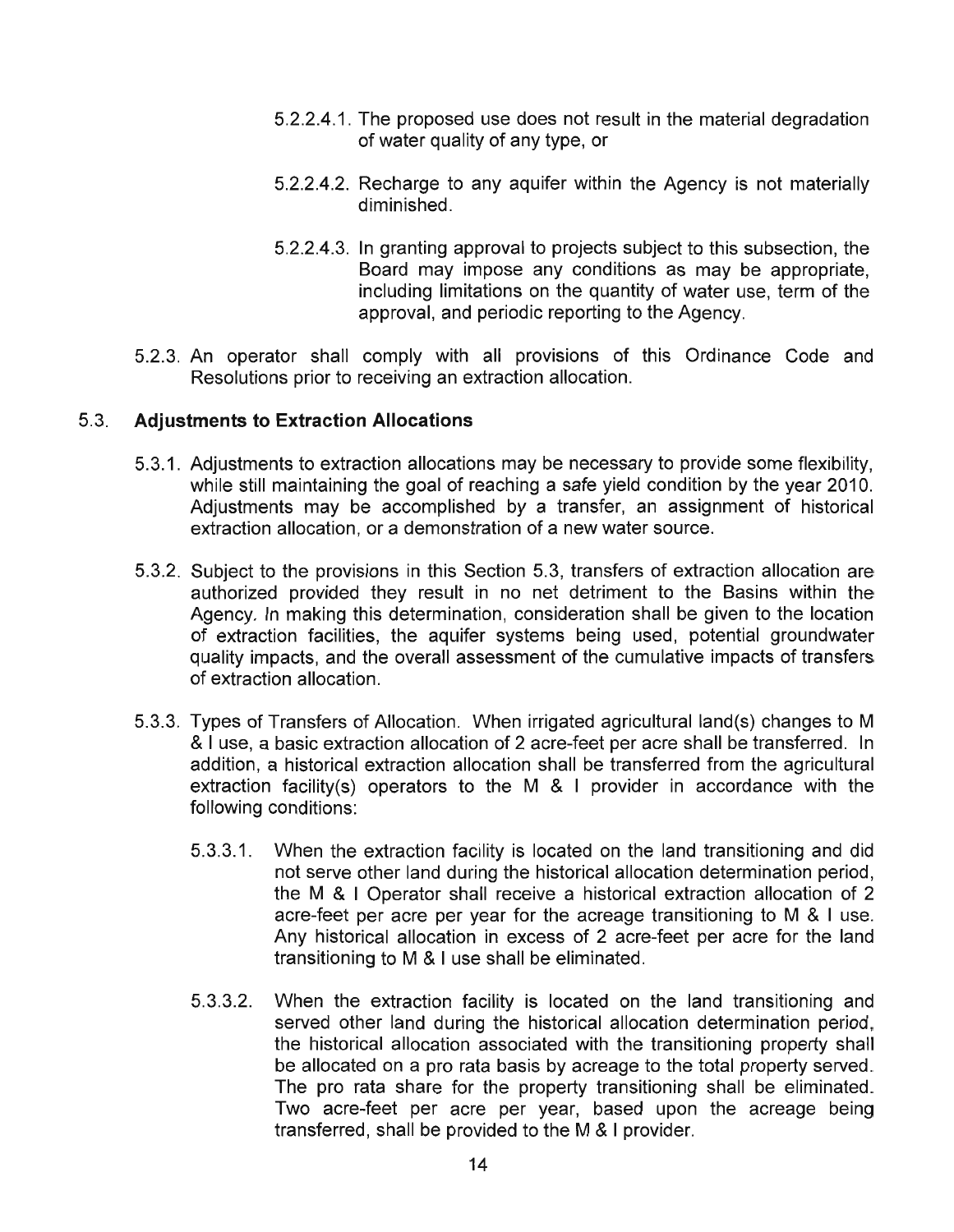- 5.3.3.3. When the extraction facility serving the lands transitioning is not located on the land transitioning, the Executive Officer shall determine the allocation on an equitable basis for the remaining properties not transitioning to M & I. Two acre-feet per acre per year, based upon the acreage being transferred, shall be provided to the M & I provider.
- 5.3.3.4. The transfer shall be effective upon the approval of the Executive Officer, taking into account the ongoing use of the property.
- 5.3.3.5. Allocation originating from an agricultural extraction facility shall not be transferred to an M & I use except as provided in this Section 5.3.3.
- 5.3.4. Allocation may be transferred between M & I extraction facilities provided there is no net detriment to the aquifer system. In making this determination, the Executive Officer shall, at a minimum, consider the location of extraction facilities, the aquifer system being used and groundwater quality impacts of the transfer.
- 5.3.5. Transfer of Allocation Upon request, the Executive Officer may transfer allocation from one agricultural operator to another agricultural operator or from one M & I operator to another M & I operator provided there is no net detriment to the basins and the transfer is equitable. The transfer of allocation will be of indefinite duration, approved on a "case-by-case" basis, and the Executive Officer shall determine the rate of extraction and. the point or points of extraction. Requests for the transfer of allocations shall be submitted jointly by the parties involved and shall include the specific details of their proposal. To ensure that there is no net detriment to the aquifer systems, transfers of allocation shall be subject to other conditions as approved by the Board. Transfers of allocation from Agricultural use to M & I use shall only be approved as provided by Section 5.3.3.
- 5.3.6. The Executive Officer may approve a temporary assignment of allocation from one operator to another operator when there is no net detriment to the aquifer system. The temporary assignment shall not exceed one year.
- 5.3.7. Adjustments to M & I Allocations The Board may adjust the historical allocation of an M & I operator when that operator has supplied groundwater to either an agricultural or M & I user during the historical allocation period and discontinues service to that user. This adjustment may be made by transferring the supplied portion of the historical allocation from the M & I operator to the new user. This adjustment will avoid increased pumping due to windfall allocations that could otherwise result when the M & I operator discontinues service. To avoid retroactive inequities, where an M & I operator has discontinued service to a user prior to July 1, 2005, the amount of the supplied portion of the historical allocation may be allocated to both the M & I operator and the user.
- 5.3.8. Historical allocation is subject to adjustment as provided in Section 5.4 below.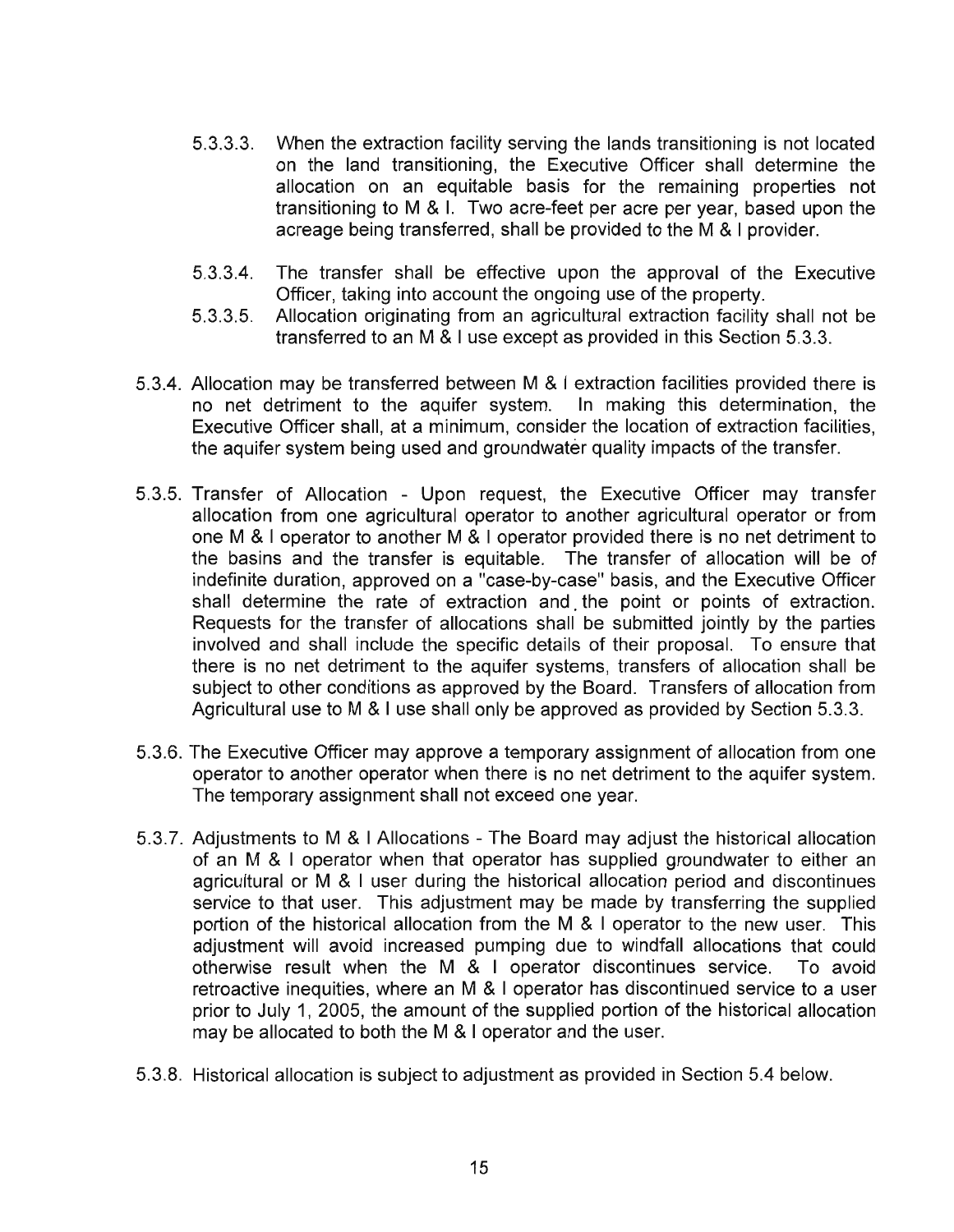- 5.3.9. Procedures for Adjustment
	- 5.3.9.1. It shall be necessary for the operator of the extraction facility to file a verified Application for Adjustment with the Executive Officer.
	- 5.3.9.2. Adjustments of extraction allocations, pursuant to the Applications for Adjustment, shall be considered for approval by the Board after reviewing the findings and recommendations of the Executive Officer and, if approved, shall be effective for the remainder of the calendar year and for all subsequent calendar years until modified by a subsequent Board approved adjustment.

## 5.4. **Reduction of Extraction Allocations**

5.4.1. Historical extraction allocations, adjusted or otherwise, shall be reduced in order to eliminate overdraft from the aquifer systems within the boundaries of the Agency for agricultural and M & I uses. The reductions shall be as set forth below:

1992 - 1994 extraction allocation = 95% of historical extraction, as adjusted. 1995 - 1999 extraction allocation = 90% of historical extraction, as adjusted. 2000 - 2004 extraction allocation = 85% of historical extraction, as adjusted. 2005 - 2009 extraction allocation = 80% of historical extraction, as adjusted. After 2009 extraction allocation = 75% of historical extraction, as adjusted.

5.4.2. Following the appropriate public review, the Board may exempt historical extraction allocations from these adjustments on a basin-by-basin basis.

### 5.5. **Exemptions from Reductions**

- 5.5.1. The following types of extraction allocations are exempt from the reductions set forth in Section  $5.4.1$ :
	- 5.5.1.1. Baseline Extraction Allocations as set forth in 5.6.1.1.
	- 5.5.1.2. Annual Efficiency Extraction Allocations as set forth in 5.6.1.2.
	- 5.5.1.3. Non-metered Extraction Facilities. Reductions in extraction allocations shall not apply to those extraction facilities as identified in Chapter 3 that do not require meters. Neither retroactive adjustments nor refunds will be made, except that any outstanding surcharges for non-metered extractions that existed prior to June 26, 2002 will be waived.

### 5.6. **Alternative Extraction Allocations**

5.6.1. As an alternative to historical extractions, the Executive Officer may establish a Baseline or an Annual Efficiency extraction allocation for an operator, as follows: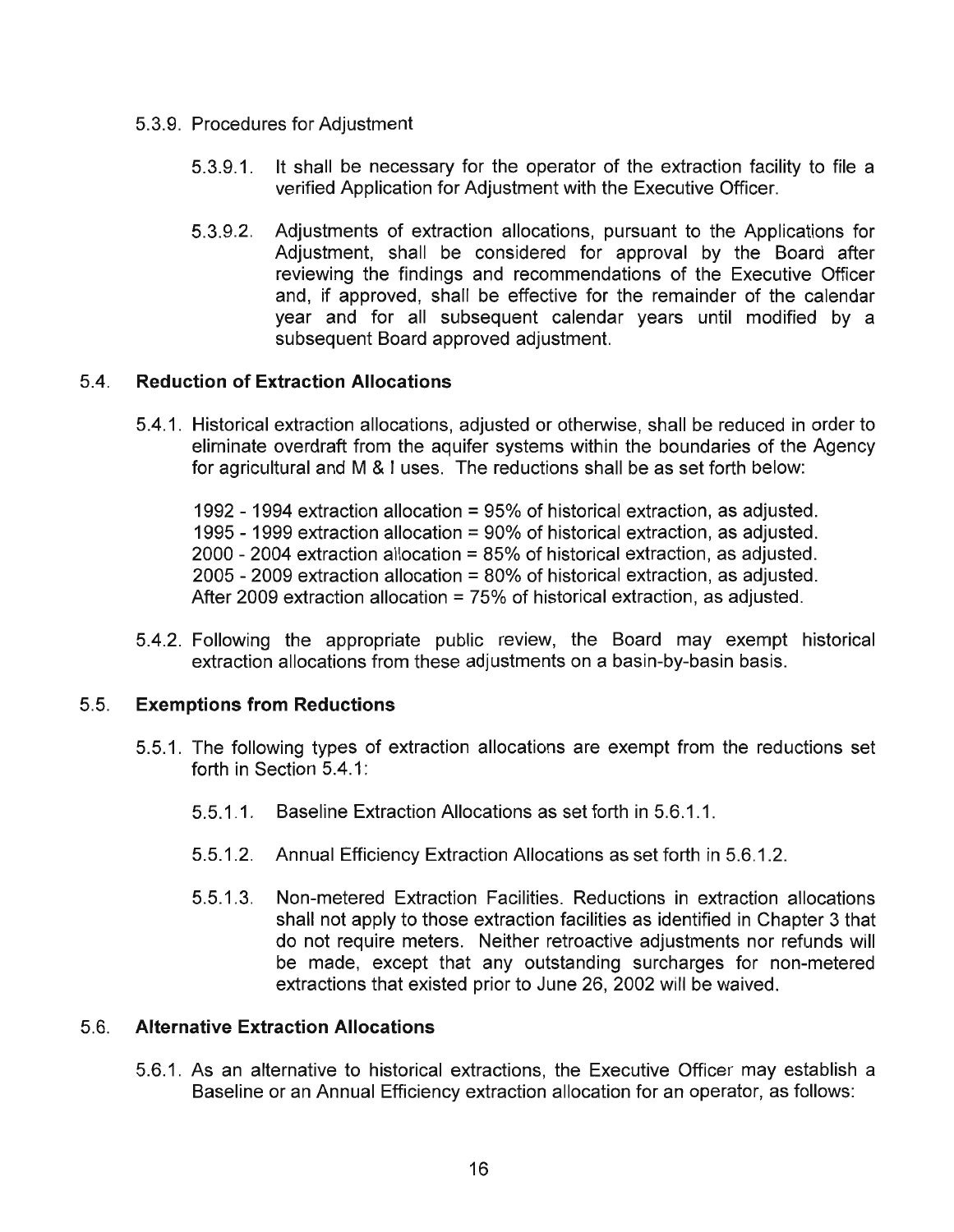- 5.6.1.1. Baseline Extraction Allocations. **If** no historical extraction exists, or the historical allocation is less than one acre-foot per acre per year, a Baseline extraction allocation may be established by the Executive Officer at one acre-foot per acre per year.
	- 5.6.1.1.1. A Baseline Extraction Allocation specifically applies to undeveloped acreage that is being developed and once approved shall remain with that developed acreage. A Baseline allocation may be combined with a historical allocation for commonly operated facilities in the same basin. A baseline allocation shall not be used with an efficiency allocation.
	- 5.6.1.1.2. To obtain a Baseline Extraction Allocation, a detailed report must be submitted to the Executive Officer. The report shall describe the historical extraction of groundwater use, if any, during the period between the end of calendar year 1984 and the end of calendar year 1989, the type (crop type or M & I) and the amount of water use and acreage involved. The report shall include copies of Assessor's maps identifying the parcels where groundwater is presently being used. For the purpose of this ordinance, one (1) acre-foot per acre per year represents a reasonable use of water for a Baseline extraction allocation.
	- 5.6.1.1.3. Application for the initial Baseline Extraction Allocation must be submitted prior to submission of the annual report of pumping. **If** approved, the Baseline Extraction Allocation shall apply beginning with the current calendar year.
	- 5.6.1.1.4. To facilitate accounting procedures, an operator shall use Baseline Extraction Allocation before using Historical Allocation.
- 5.6.1 .2. Annual Efficiency Extraction Allocation If an operator can demonstrate to the Executive Officer that water used for agriculturally developed land is at least 80 percent overall irrigation efficient, based on evapotranspiration requirements, an Annual Efficiency extraction allocation shall be established for one calendar year. An 80 percent overall irrigation efficiency has been determined by the Agency to be reasonable on agricultural lands within the Agency's boundaries.
	- 5.6.1.2.1. An Efficiency Allocation may be used when no historical allocation exists or when the historical allocation is not sufficient for the crop being grown. A historical allocation shall not be used in conjunction with an efficiency allocation.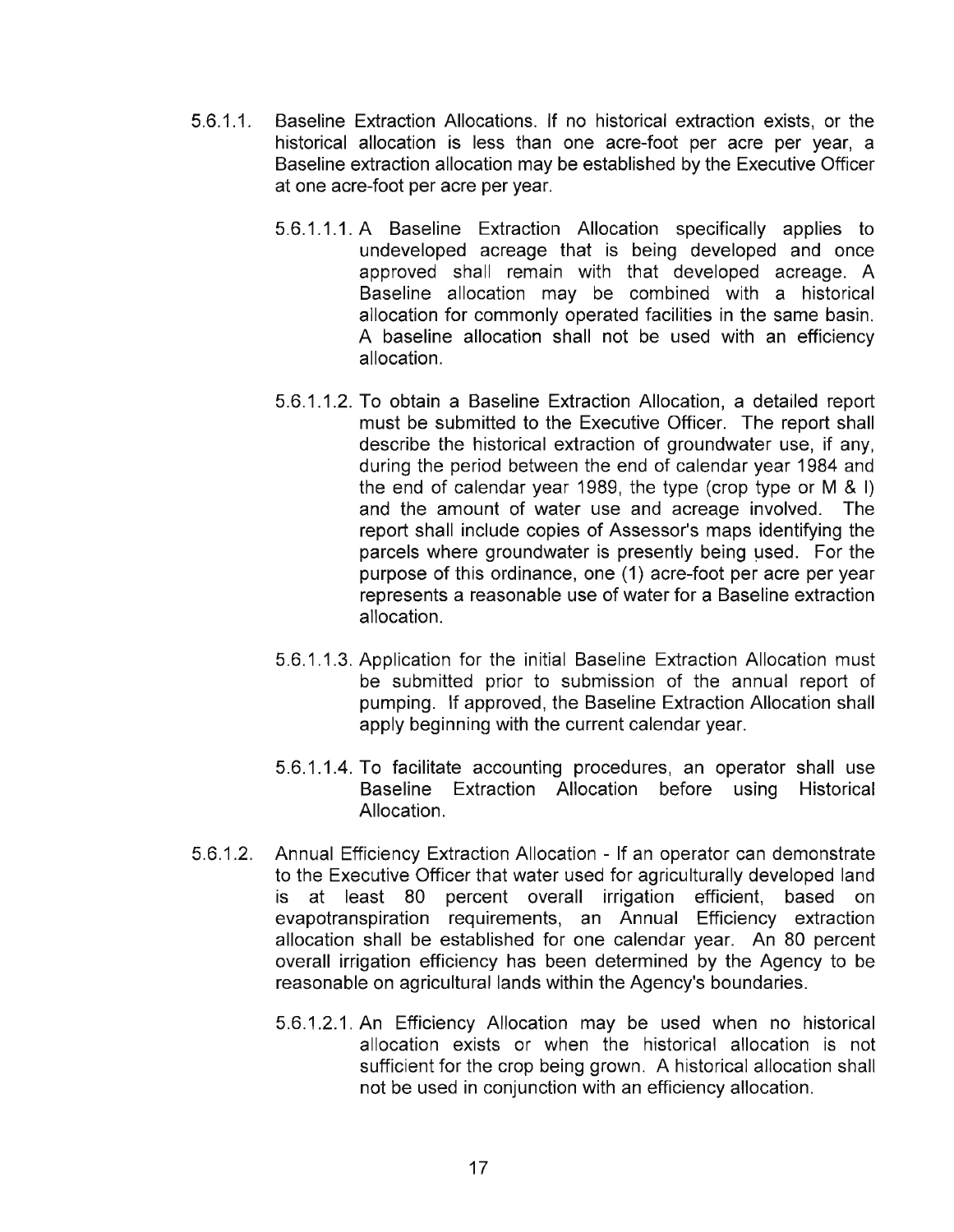- 5.6.1.2.2. To prove that irrigation efficiency is at least 80 percent, the operator must submit a detailed report covering a minimum period of the immediately preceding calendar year. This report shall be submitted to the Executive Officer no later than February 1st of the following year unless otherwise extended by the Board. The report shall include a complete crop and irrigation history for the extraction facility and actual acreage irrigated. The report shall include the reference evapotranspiration (ETo) rates and crop factors (Kc) for the calendar year period similar to that provided by the California Irrigation Management Information System (CIMIS) as developed and modified by the California Department of Water Resources. The report shall include a summary sheet that compares the water use to the evapotranspiration requirements for each crop and the corresponding acreage covered in the calendar year. The Board may extend the time to apply for an efficiency allocation for any year.
- 5.6.1.2.3. Irrigation efficiency will include an appropriate amount of water necessary to avoid salt build-up based on the quality of irrigation water used.
- 5.6.1.2.4. Irrigation Efficiency (I.E.) will be calculated using the following formula:

 $I.E. =$  [ETo x Kc] - ER x 100 Actual Water Applied (inches)

Where:

ETo is the reference evapotranspiration measured in inches.

Kc is a crop factor, which is a dimensionless number that relates water use by a given plant in comparison to ETo.

ER is the effective rainfall measured in inches as determined by the Executive Officer.

5.6.2. Exceptions - The Board may grant exceptions to Sections 5.6.1.1 and 5.6.1.2 on a case-by-case basis. However, individual exceptions shall not become the norm. Where agricultural efficiency cannot be measured as set forth in Section 5.6.1.2, then the most efficient practices of record for the type of agricultural use shall be the measurement of efficiency utilized by the Board in its deliberations.

### 5.7. **Credits**

5.7.1. Credits can be obtained by operators, but are not considered as extraction allocations or adjustments to extraction allocations. Credits are not subject to any reductions as set forth in Section 5.4.1. Credits, if available, shall be used to avoid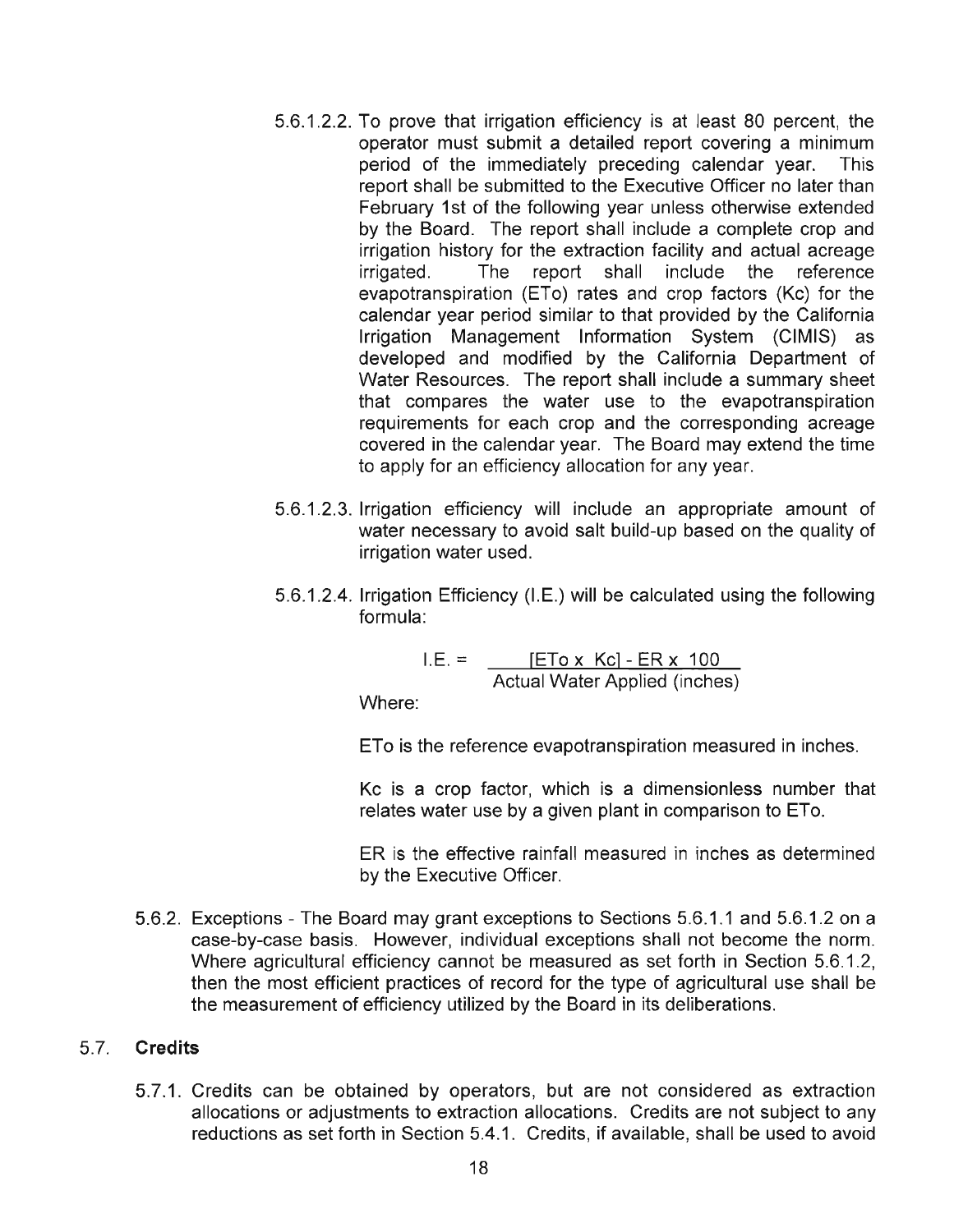paying extraction surcharges. Credits shall be accounted for through the normal reporting and accounting procedure and are carried forward from year to year. Except as provided below, credits may be transferred between commonly operated extraction facilities and within the basin where the credits were earned.

- 5.7.2. The Board may transfer credits between facilities that are not commonly operated within a basin or beyond the basin where such credits were earned, provided that there is no net detriment to the aquifers within the Agency. In determining whether there is no net detriment, the Board may, among other things, consider whether the transfer will help bring the aquifers within the Agency into equilibrium or whether the transfer is a part of an Agency or inter-Agency management plan or program to bring the aquifers of the Agency into balance. Also, in making this determination of no net detriment the Board may consider quality of water as well as the quantity. The transfer of credits will be of indefinite duration, approved on a "case-by-case" basis, and the Executive Officer shall determine the rate of extraction and the point or points of extraction.
	- 5.7.2.1. Requests for the transfer of credits shall be submitted jointly by the parties involved and shall include the specific details of their proposal. To ensure that there is no net detriment to the aquifer systems, transfers of credits shall be subject to other conditions as approved by the Board. Under no circumstances shall credits earned as a result of agricultural use be transferred to an M & I Provider, M & I Operator or an M & I User unless the transfer is specifically approved by the Board and no net detriment to the aquifer systems involved can be shown. Credits earned by an M & I facility shall remain with that facility unless transferred by the Board or transferred as part of a program such as an Agency or inter-Agency management plan or program approved by the Board. The types of credits are:
		- 5.7.2.1.1. Conservation credits An operator can obtain conservation credits by extracting less groundwater than the historical extraction allocation. Annual Efficiency, Baseline, or an allocation assigned to an extraction facility that is not required to have a meter shall not earn credits. Credits shall be determined by the Executive Officer after receipt of annual extraction data. Subsequent to determining the amount of credits earned, a confirmation shall be mailed to the operator indicating the current allocation, the groundwater extracted during the previous calendar year, and the credits or surcharges for the previous year.
		- 5.7.2.1.2. Storage credits An operator may obtain storage credits for water that has been determined by the Board to qualify for credits or foreign water stored, injected or spread and percolated or delivered in lieu of pumping in a Board approved injection/storage program used within the Agency Boundary. A written application for approval of a program or an injection/storage facility shall include: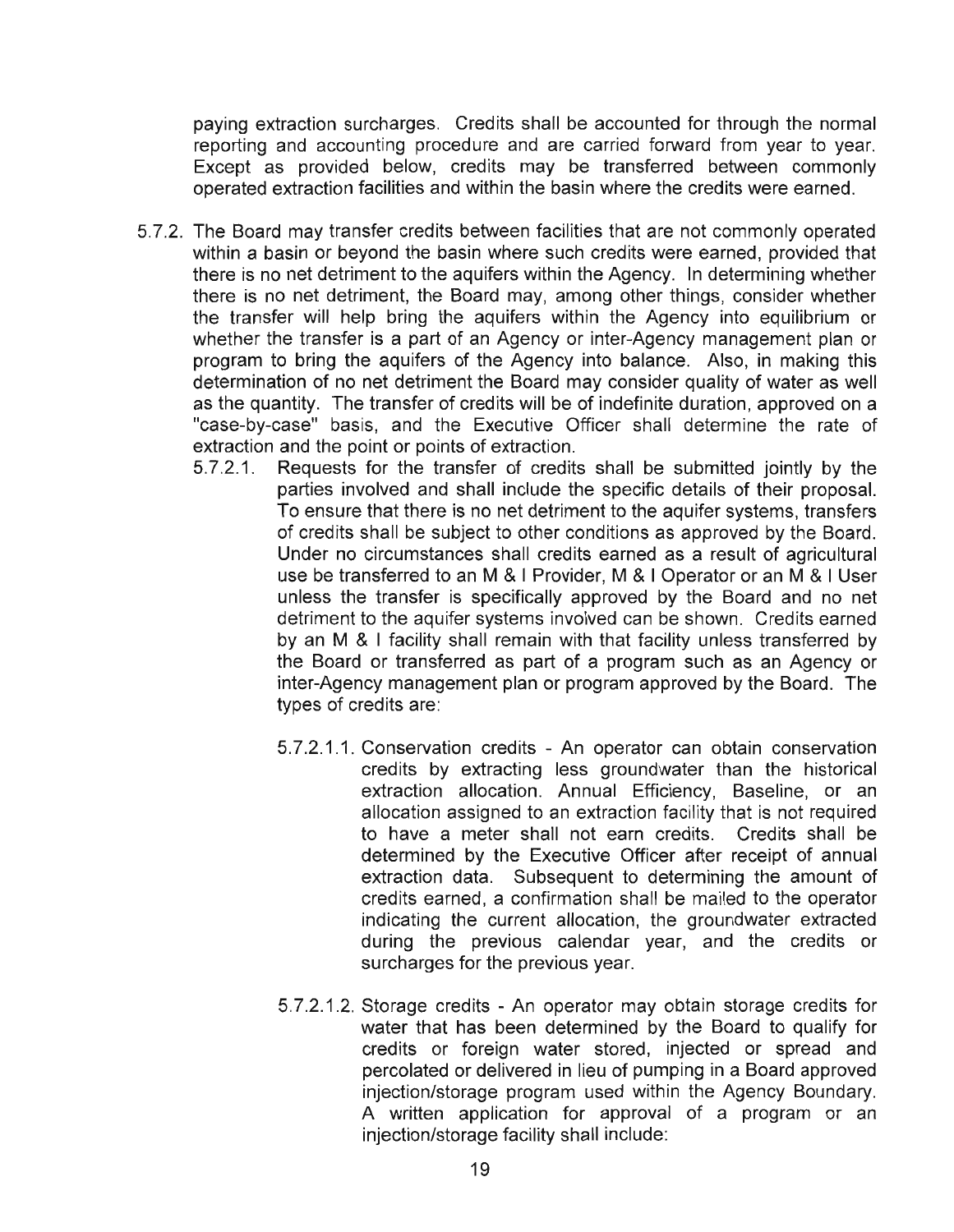- 5.7.2.1,2.1. Operator of proposed injection/storage program.
- 5.7.2.1.2.2. Purpose of proposed injection/storage program.
- 5.7.2.1 .2.3. Location, depth, casing diameter, perforated interval and other information regarding proposed injection/extraction facilities, if applicable.
- 5.7.2.1.2.4. Method of operation including source, quantity and quality of water, planned scheduling of storage, injection/extraction, delivery or percolation operations and proposed use of extracted water.
- 5.7.2.1 .2.5. Any other information deemed necessary by the Executive Officer.
- 5.7.3. Following Board approval of the application, successful storage, delivery or injection of water and reporting of results, an operator will obtain credit as determined by the Executive Officer.

#### 5.8. **Extraction Surcharges and Late Penalty**

- 5.8.1. Necessity for Surcharges
	- 5.8.1 .1. Extraction surcharges are necessary to achieve safe yield from the groundwater basins within the Agency and shall be assessed annually when annual extractions exceed the historical and/or baseline allocation for a given extraction facility or the combined sum of historical allocation and baseline allocation for combined facilities. The extraction surcharge shall be fixed by the Board and shall be based upon (1) the cost to import potable water from the Metropolitan Water District of Southern California, or other equivalent water sources that can or do provide nonnative water within the Agency jurisdiction; and (2) the current groundwater conditions within the Agency jurisdiction.
- 5.8.2. At the discretion of the Board, the extraction surcharge may be structured, tiered, and varied between basins and or aquifers.
- 5.8.3. The Board shall fix the surcharge by Resolution at a cost sufficiently high to discourage extraction of groundwater in excess of the approved allocation when that extraction will adversely affect achieving safe yield of any basin within the Agency and may adjust the surcharge by Resolution; provided however, that the then existing extraction surcharge shall remain in effect until adjusted by the Board.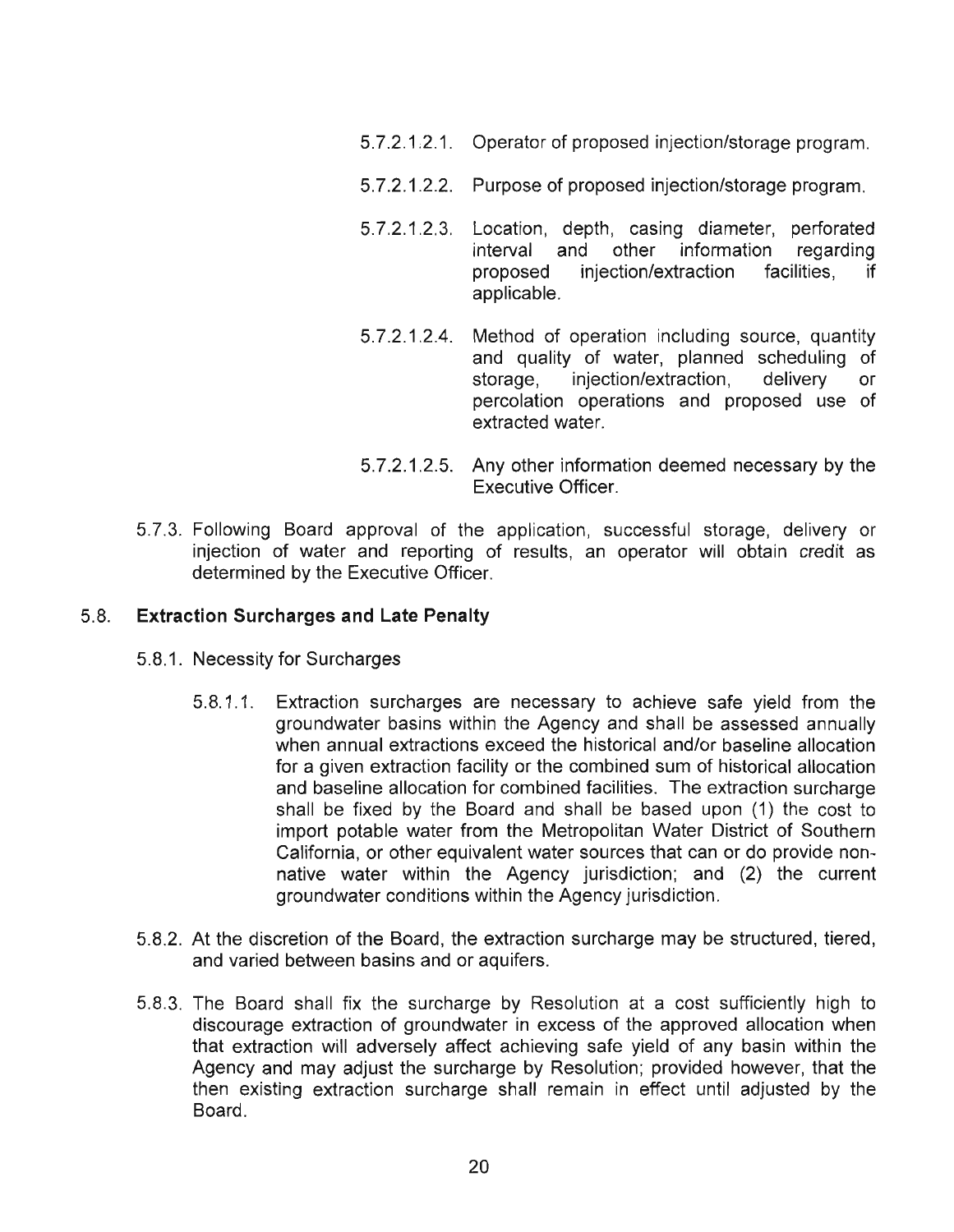- 5.8.4. Surcharge for No Allocation In circumstances where an individual or entity extracts groundwater from a facility(s) having no valid extraction allocation, the extraction surcharge shall be applied to the entire quantity of water extracted. Imposition and acceptance of payment of the surcharge imposed on an individual or entity that extracts water from a facility(s) that holds no extraction allocation shall not be deemed a waiver of the Agency's authority to limit or enjoin the unauthorized extractions.
- 5.8.5. Efficiency Surcharge Facilities relying on the annual efficiency allocation shall also be subject to surcharge for inefficient use. The extraction allocation for efficiency is the amount of water used at 80% efficiency as defined in 5.6.1.2 of this ordinance. Extraction surcharges will be applied to the difference between the water extracted which correlates with the actual efficiency achieved and the water that would have been extracted to attain the 80% efficiency allocation. For example, an actual efficiency of 70% would be subject to surcharges on the difference between the amount of water used at 70% efficiency and the amount of water that would have been used at 80% efficiency. If an efficiency of less than 60% is achieved, no efficiency allocation will be available, and the operator shall revert to a historical, baseline or to no allocation whichever applies to that facility. Extraction surcharges would then apply to the difference between actual water used and the applicable allocation, if any. For example, a facility operating at an actual efficiency of 59% with no historical or baseline allocation, would be subject to surcharges on all water used.
- 5.8.6. Payment of Extraction Surcharges
	- 5.8.6.1. Surcharges are assessed annually with respect to the annual allocation and shall become due and payable by the owner/operator on February 1<sup>st</sup> each year or 30 days after the date shown on the "Semi-Annual Groundwater Extraction Statement." Payments shall be made with credits, if available. The Board may extend the 30-day time allowed to pay surcharges for a period of up to twelve months when circumstances exist that in the opinion of the Board warrant such extension. The Board may also approve the payment of surcharges in installments of up to 24 months with terms suitable to the Board.
	- 5.8.6.2. Late Penalty The operator shall pay a late penalty for any extraction surcharge not satisfied by the due and payable date. The late penalty shall be 1.5 percent per month, or any portion thereof, of the amount of the unsatisfied extraction surcharge. The late penalty shall not exceed 100% of the original surcharge, provided the penalty is paid within 60 days of billing. If the fee is not paid within the 60 days, the penalty will continue to accrue at 1.5 percent per month with a final maximum of 200% of the original penalty due.
	- 5.8.6.3. Collection of Delinquent Extraction Surcharges and Late Penalties The Board may order that any given extraction surcharge and/or late penalty shall be a personal obligation of the operator or shall be an assessment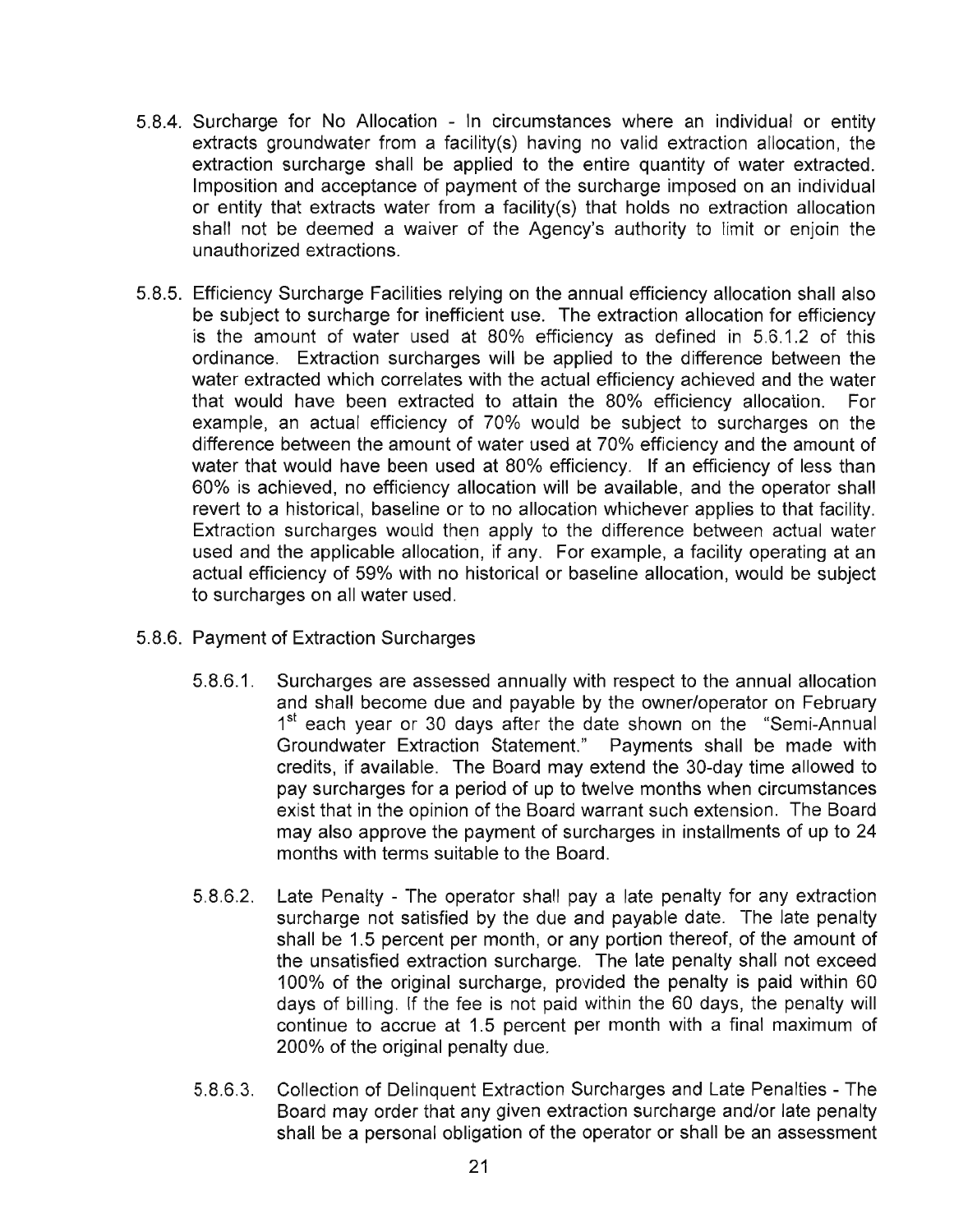against the property on which the extraction facility is located. Such assessment constitutes a lien upon the property, which lien attaches upon recordation in the office of the County Recorder. The assessment may be collected at the same time and in the same manner as ordinary ad valorem taxes are collected, and shall be subject to the same penalties and the same procedure and sale, in case of delinquency as provided for such taxes. All laws applicable to the levy, collection and enforcement of ad valorem taxes shall be applicable to such assessment, except that if any real property to which such lien would attach has been transferred or conveyed to a bona fide purchaser for value, or if a lien of a bona fide encumbrance for value has been created and attaches thereon, prior to the date on which the first installment of such taxes would become delinquent, then the lien which would otherwise be imposed by this section shall not attach to such real property and an assessment relating to such property shall be transferred to the unsecured roll for collection.

5.S.6.4. Use of Extraction Surcharges and Late Penalties - Revenues generated from extraction surcharges and late penalties shall be used exclusively for authorized Agency purposes, including financial assistance to support Board approved water supply, conservation, monitoring programs and water reclamation projects that demonstrate significant reductions in overdraft.

## **CHAPTER 6.0 Appeals**

6.1. Any person aggrieved by a decision or determination made by the Executive Officer may appeal to the Board within forty-five (45) calendar days thereof by filing with the Clerk, or Deputy Clerk, of the Board a written request that the Board review the decision of the Executive Officer. The Board shall equitably act on the appeal within 120 days after all relevant information has been provided by the appellant.

### **CHAPTER 7.0 Severability**

7.1. If any section, part, clause or phrase in this Ordinance Code is for any reason held invalid or unconstitutional, the remaining portion of this Ordinance Code shall not be affected but shall remain in full force and effect.

### **CHAPTER 8.0 Penalties**